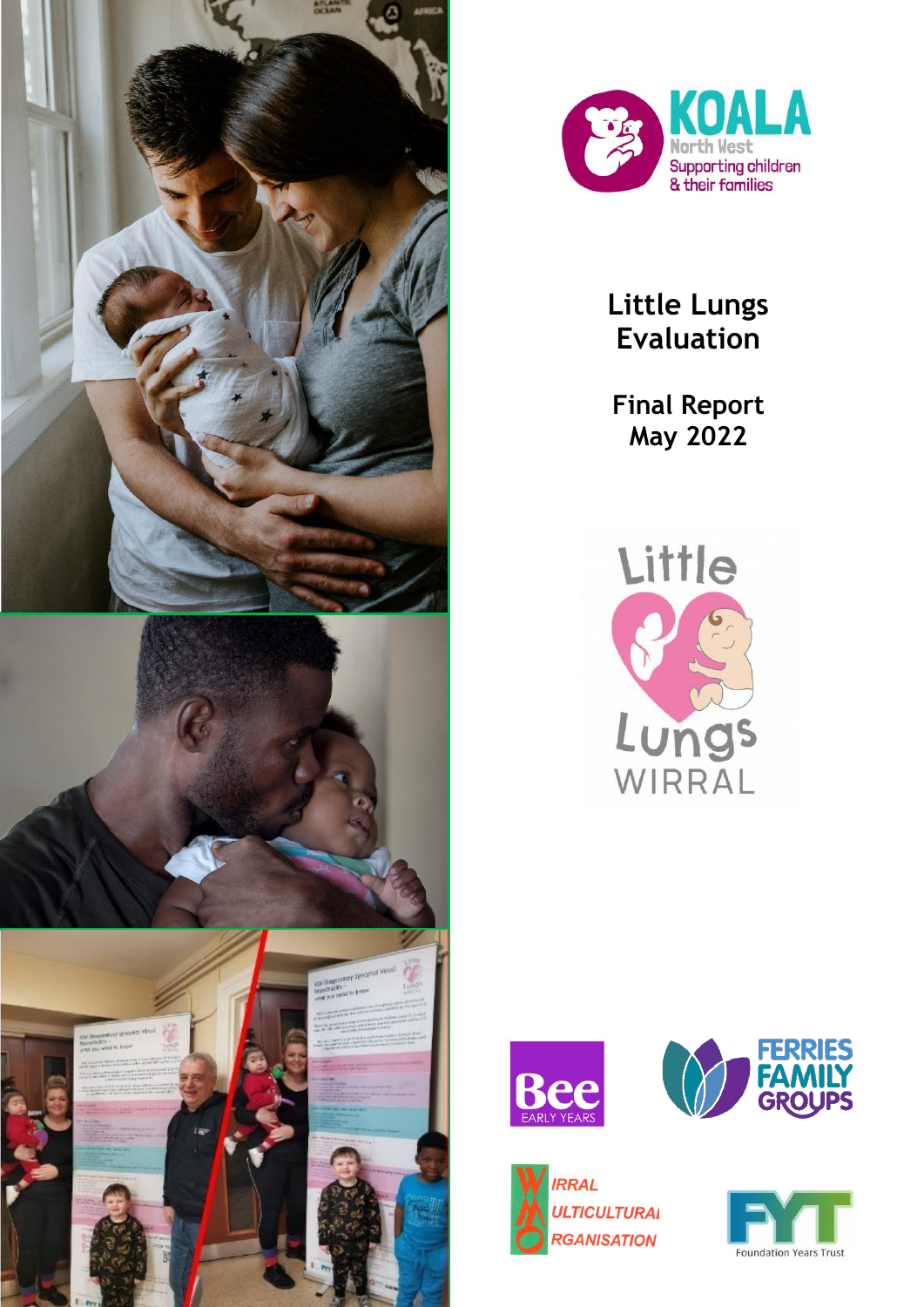# **Contents**

| Page | <b>Section</b> |
|------|----------------|
|------|----------------|

- **3 1 Terms of Reference**
- 3 1.1 Commission Summary
- 3 1.2 Report Purpose
- 3 | 1.3 Agreed Methodology
- **4 2 Little Lungs Project**
- 4 2.1 The VCSE Health and Wellbeing Fund 2021/22
- 4 2.2 Collaborative Delivery
- 5 2.3 Project Purpose
- **6 3 Delivery**
- $6 \mid 3.1$  Approach
- 6 3.2 Project Management
- 7 3.3 Awareness Campaign
- 12 3.4 Direct Support
- 15 3.5 Impact

#### **18 4 Fund Alignment**

- 18 4.1 The VCSE Health and Wellbeing Fund 2021/22
- 18 4.2 Provide Extra Support To Services and Acute Services
- 18 4.3 Raise Awareness Of Respiratory Infections
- 19 | 4.4 Support People With Children Suffering From Respiratory Infections
- **20 5 Budget**
- **21 6 Lessons Learned**
- 21  $\vert$  6.1 Key Learning
- 22  $\vert 6.2$  Legacy
- $23 \t | 6.3$  Recommendations

| <b>Document Control</b>                                                                                | Contact                                |  |  |
|--------------------------------------------------------------------------------------------------------|----------------------------------------|--|--|
| Koala North West                                                                                       | David Waterfall                        |  |  |
| Little Lungs, Evaluation                                                                               | david@dpwaterfall.com                  |  |  |
| <b>Ongoing Report</b>                                                                                  | www.dpwaterfall.com                    |  |  |
| Version 4                                                                                              | 07951 401 320                          |  |  |
| $C-KOA243$                                                                                             | @dpwaterfall                           |  |  |
| 5 <sup>th</sup> May 2022                                                                               | https://uk.linkedin.com/in/dpwaterfall |  |  |
| © 2022 David Waterfall. No responsibility for loss or damage occasioned to any person acting or        |                                        |  |  |
| refraining from action as a result of any statement in this report can be accepted by David Waterfall. |                                        |  |  |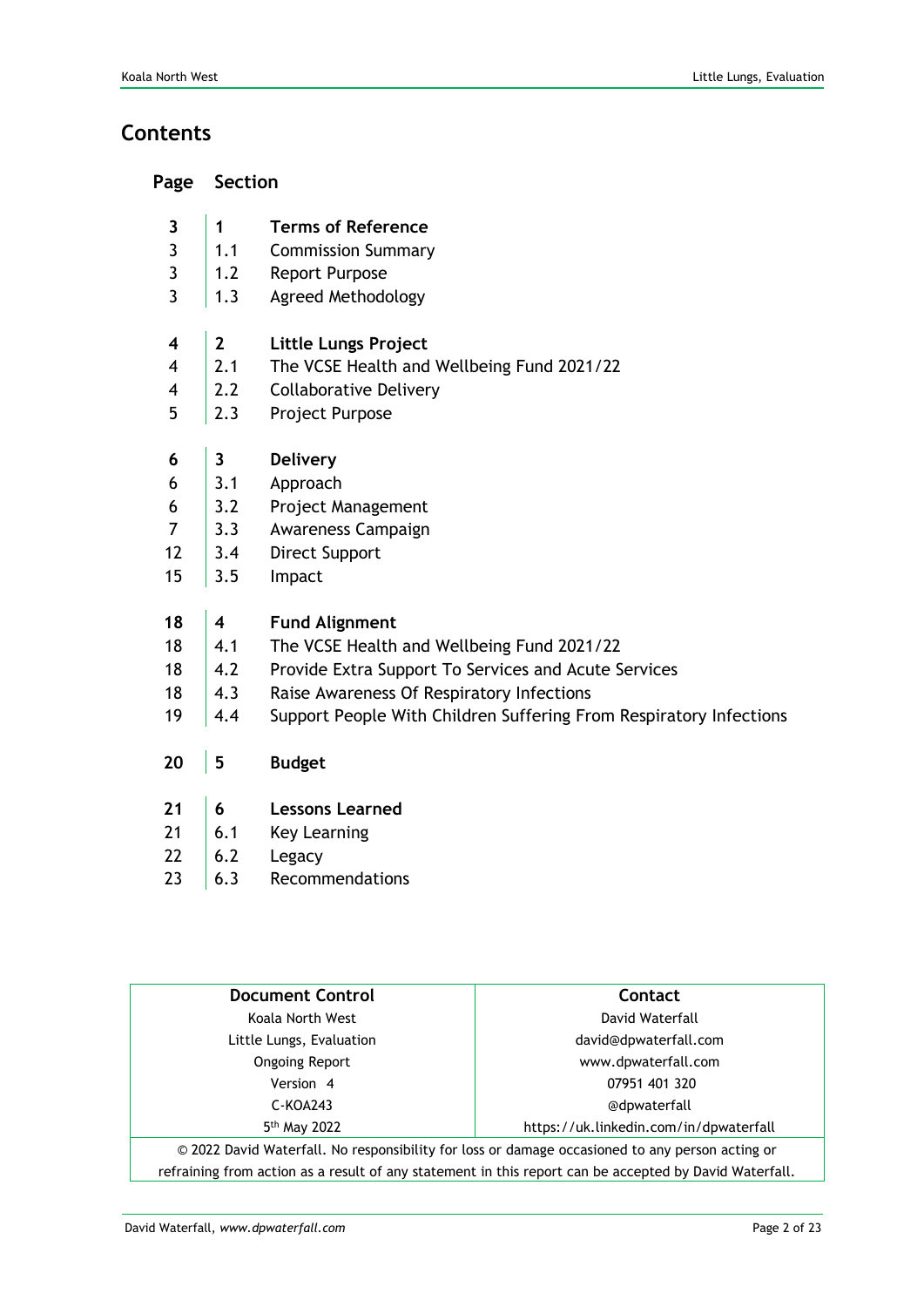### **1 Introduction**

#### **1.1 Commission Summary**

Koala North West appointed David Waterfall to provide an independent summary of its "*Little Lungs*" project, funded by the national VCSE Health and Wellbeing Fund that is jointly run by the Department of Health and Social Care, Public Health England and NHS England and NHS Improvement.

#### **1.2 Report Purpose**

The purpose of this report is to assess existing information and develop new insight, and collate this into a single point of reference responding to the following evaluation questions:

- Has the project achieved its intended purpose?
- Have any significant changes occurred, and if so what has been the impact?
- What are the lessons learned?
- What is the enduring need or legacy?

It is the intention that this report will enable Koala North West to understand the impact of the service, and to use this insight to help develop and deliver future interventions for the benefit of local families.

#### **1.3 Agreed Methodology**

The approach was agreed in advance with Koala North West, and has involved:

- Visits to the Koala North West office, including discussions with project staff and volunteers
- Desk-based review of existing monitoring and evaluation data
- Development of survey questions, and analysis of feedback
- Working with the team to consider qualitative factors and the impact of these
- Collation of the research findings into a succinct evaluation report

Ongoing contact has been maintained with Koala North West throughout the commission including taking feedback, discussing emerging findings, and updating on progress.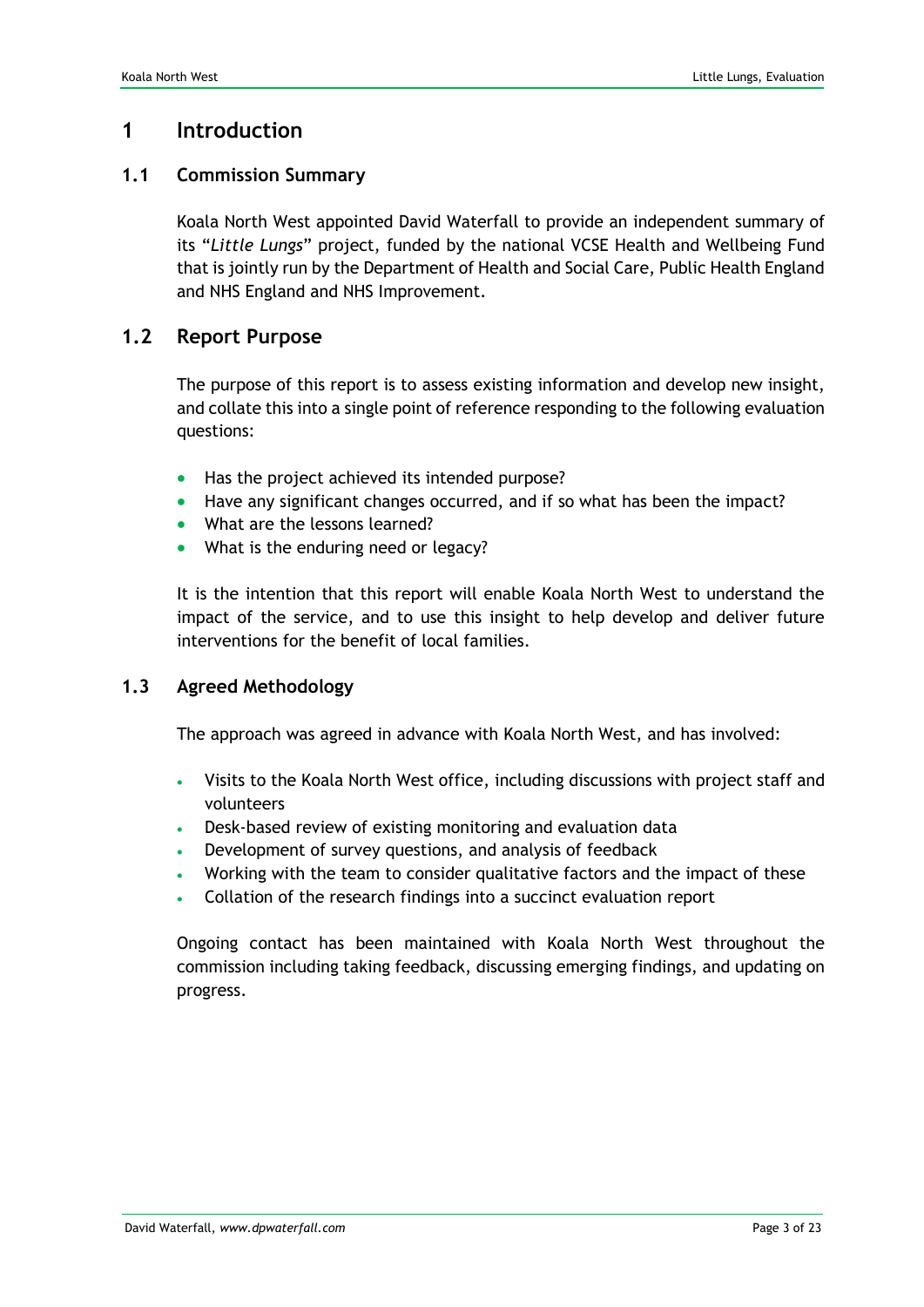# **2 Little Lungs Project**

#### **2.1 The VCSE Health and Wellbeing Fund 2021/22**

The VCSE Health and Wellbeing Fund 2021/22 was jointly run by the Department of Health and Social Care, Public Health England, and NHS England and NHS Improvement. The theme of the Fund was providing advice and support for families and children's respiratory and acute services, and to raise awareness of management of paediatric respiratory infections within communities that experience the greatest health inequalities. This was a priority given the predicted increase in paediatric respiratory viral infections, such as respiratory syncytial virus (RSV), given that there were fewer cases of these common infections than usual while society has been living under Covid restrictions.

A successful application to the Fund was developed on behalf of a local collaboration in August 2021.

#### **2.2 Collaborative Delivery**

The collaboration included:

- **Koala North West** (as the lead, and accountable body); responsible for project management, one to one support for families, borough wide promotional work, data collection and monitoring.
- **Wirral Multicultural Organisation**; offer a range of professional and culturally sensitive services to improve the overall health and wellbeing of the local minority ethnic communities, by providing language support, advocacy, social support and activities, assistance to access health and social care services, including advice and education services.
- **The Foundation Years Trust**; providing a nursery-based programme to deliver groups to support parents, and community early years programme for pre-school children in the community. Providing information and promotional work in their community for this project.
- **Ferries Family Groups**; providing family support, weekly group meetings, social events, training courses, crèche, and providing information and promotional work in their community for this project.
- **Bee Wirral**; providing a community resource, somewhere that residents feel welcome and can come to take part in training, courses, activities and support services. Including a range of baby groups. Providing information and promotional work in their community for this project.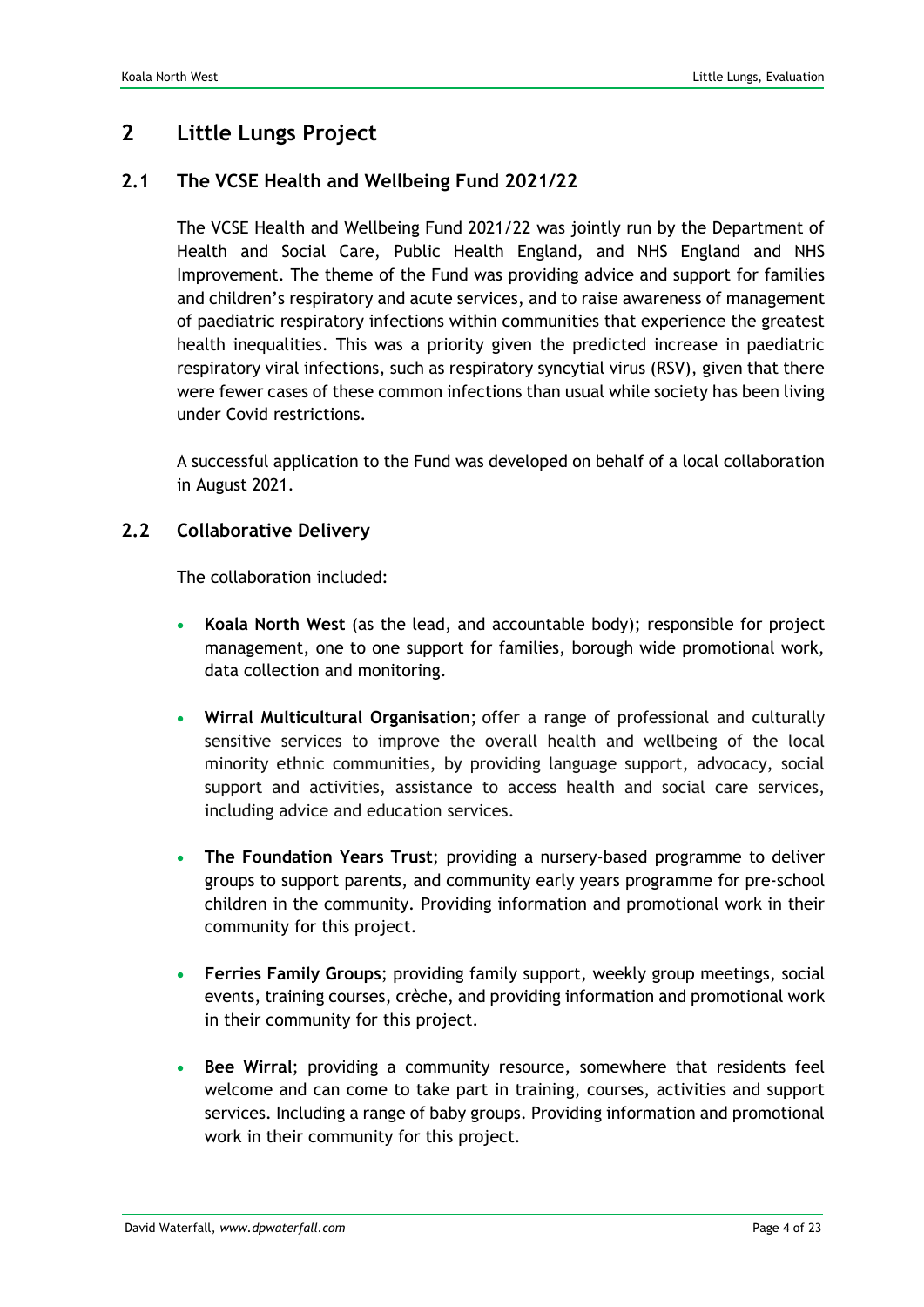#### **2.3 Project Purpose**

The intention was to deliver significant awareness raising and provide information to all Wirral families with a child aged 0-3 years, through a mix of campaign work and direct support:

- **Awareness Campaign**; delivering a blend of targeted promotional work, advertising, and awareness raising events.
- **Direct Support**; delivering a variety of targeted support through one to ones, a telephone helpline, home visits, and virtual and face-to-face group support. The priority target group was the BAME community and the borough's most deprived wards.

The project had a budget of £124,506, and as the Fund was designed to be shortterm, the delivery timeframe was from  $1<sup>st</sup>$  October to 31 March 2022.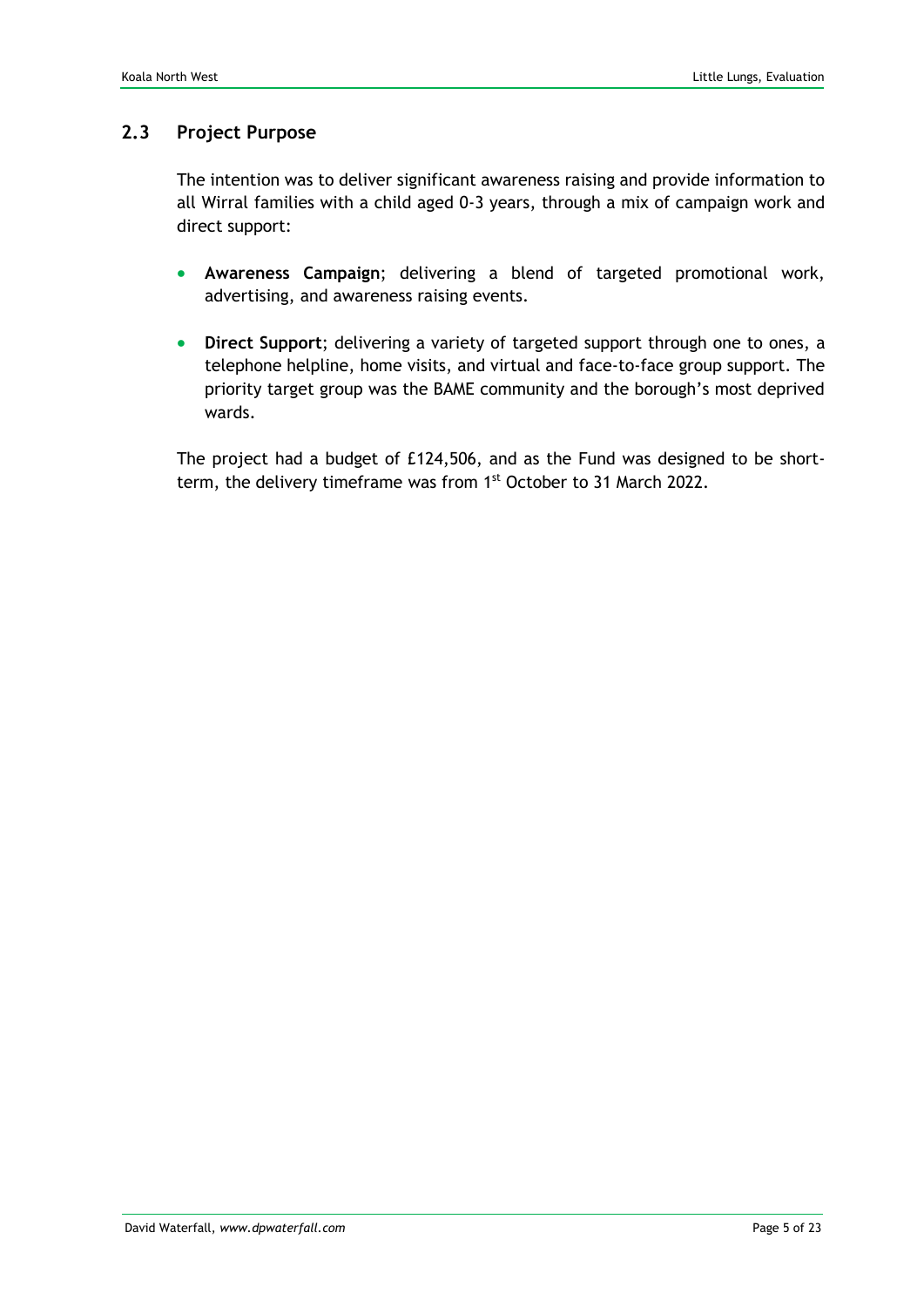### **3 Delivery**

#### **3.1 Approach**

The approach involved several distinct areas of activity, grouped for ease of reference between project management, the awareness campaign, and the direct support. Each is considered below.

#### **3.2 Project Management**

This accounted for co-ordination of all areas of delivery, and key actions included:

- **Appointed Project Team**; the core staff for the project were brought into the role following a full induction, including:
	- 2 x Project Coordinators
	- − 2 x Outreach Workers
	- − 5 Helpline staff working on the helpline speaking English as well as Kurdish Sorani, Farsi, Polish, Tamil, Chinese both Cantonese and Mandarin.
	- − Respiratory Paediatric Nurse

Routine team meetings were held, involving the project team as well as the partner voluntary organisations involved in the project.

- **Developed Branding and Design**; given the focus on public awareness raising a key foundation was a strong and identifiable brand. To achieve this a local design agency was appointed to create a logo and a range of collateral, such as leaflets, posters, bus adverts, as well as pull-up display boards.
- **Developed Online Presence**; involved the setting up of social media accounts including:
	- Twitter, at <u>[@LittleLungsWirr](https://twitter.com/search?q=%40littlelungswirr&src=typed_query)</u> [as image]
	- − Instagram, at [instagram.com/littlelungs\\_wirral](https://instagram.com/littlelungs_wirral?utm_medium=copy_link)
	- − Facebook, at [facebook.com/littlelungswirral](https://www.facebook.com/littlelungswirral) Also development of a website, at [koalanw.co.uk/little-lungs-wirral,](https://koalanw.co.uk/little-lungs-wirral) containing advice, support contact details, links, as well as a PDF of the Parent Advice Sheet on Bronchiolitis from the NHS Big 6 Leaflet.

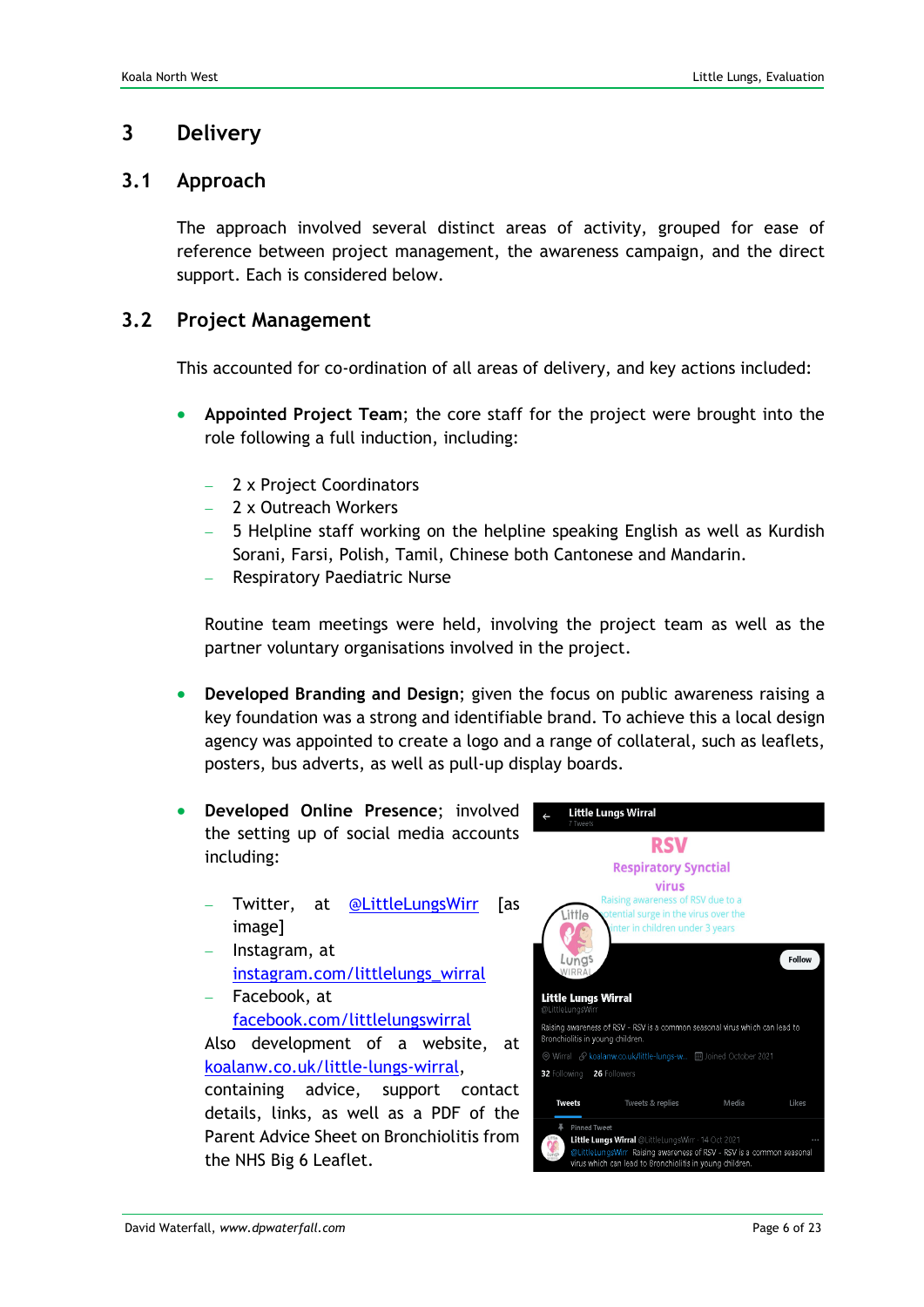- **Established Helpline Logistics**, early activity included confirming the help-line phone number – 07706 316 457 - and scheduling the operational hours of the helpline at partner organisation Wirral Multicultural Organisation:
	- − Monday 9.30 am 12.30 pm
	- − Tuesday 1.00 pm 4pm
	- − Wednesday 3pm- 6.00 pm
	- − Thursday 9.30 am 12.30 pm
	- − Friday 2.00 pm 5.00 pm
- **Disseminated Insight to Stakeholders**; a fundamental approach of the project management was to ensure that the learning gained from delivery of the project was passed to local agencies. To achieve this fortnightly insight presentations were provided at the RSV Surge Group sessions attended by Wirral Hospital Trust, CCG, Primary Care Networks and Public Health. In addition, dedicated updates were provided to the Public Health Strategic Maternity Group and also at the Hospital Trust Paediatric Ground Rounds.

#### **3.3 Awareness Campaign**

This was the largest influencing element of the project, and key areas of activity included:

• **Awareness Raising with Voluntary Sector Organisations;** facilitation of a workshop for voluntary sector staff that covered a full introduction to Little Lungs, discussion on families' needs, and RSV training delivered by the Respiratory Paediatric Nurse. The two-hour workshop was delivered in October 2021, attended by 36 representatives from the partner organisations -Koala NW, Wirral Multicultural Organisation, Ferries Family Groups, The Foundation Years Trust, and Bee Wirral. Feedback indicated that the knowledge gained would be passed to attendee's colleagues, the families they supported, as well as other local groups they worked with, and there was a commitment from all attendees to share leaflets and social media content.

*"So glad we got to come today. We had a little boy in nursery last week that we had to phone his parents to collect as he was unwell and had a bluish tinge to his lips. Now that I know the symptoms of RSV I will be better prepared to advise parents and be able to share the information with them."*

Workshop Attendee

• **Awareness Raising with Professionals;** the Respiratory Paediatric Nurse led presentations about RSV and the project at the January 2022 'Lunch and Learn' sessions, which is a local resource for all professionals working with young children on the Wirral, to provide insight into local organisations that may support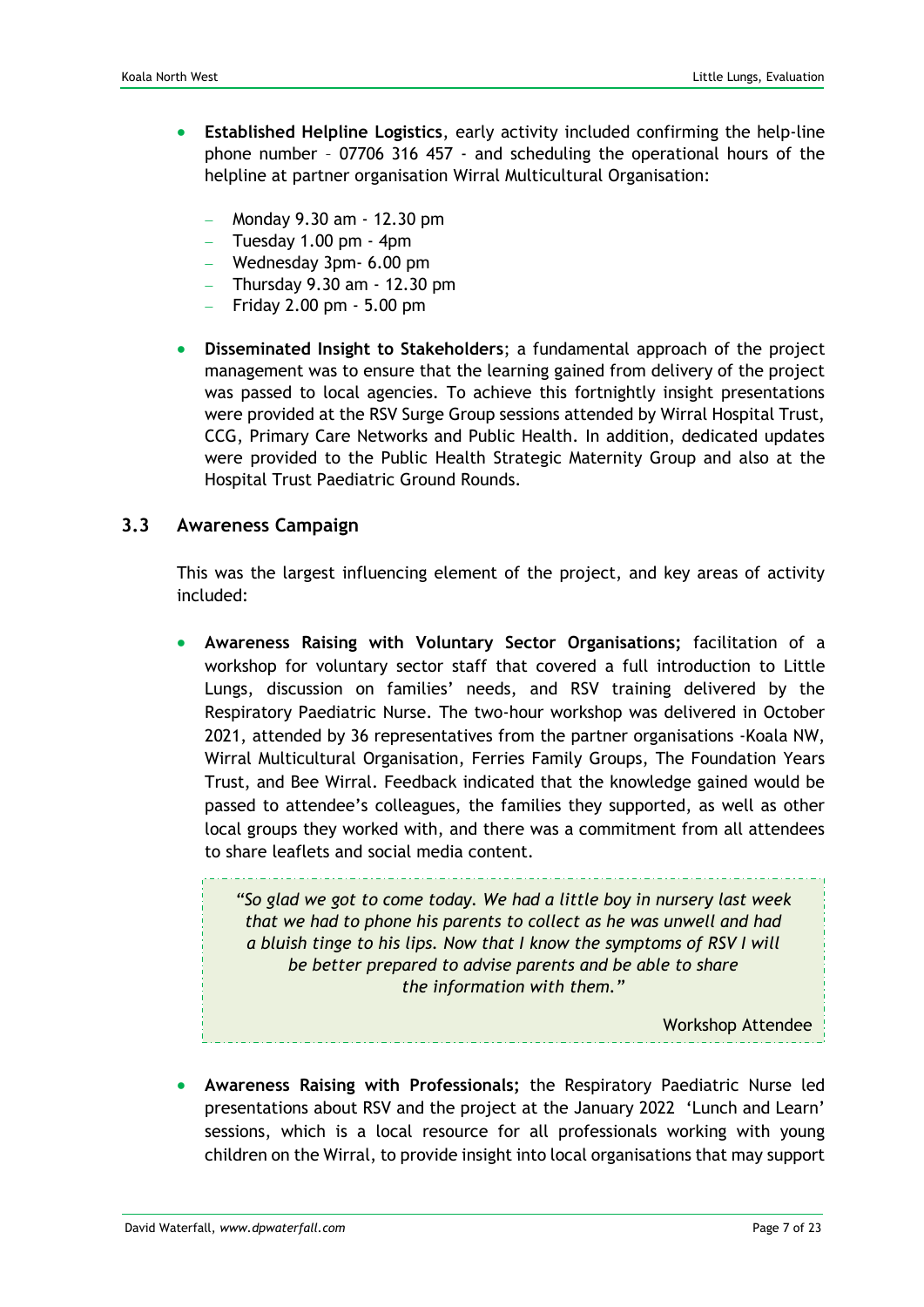their role. The recording is available on the Wirral Safeguarding Children Partnership Board website, at [wirralsafeguarding.co.uk/lunch-learn-sessions/](https://www.wirralsafeguarding.co.uk/lunch-learn-sessions/) and directly from YouTube at<https://youtu.be/k45qh2NH2mc>

• **Translation into Over 100 Languages**; project partner Wirral Multicultural Organisation used its website to offer translation text and a variety of accessibility tools to allow the information to be shared in over 100 written languages (and some spoken languages), at [https://www.wmo.org.uk/little](https://www.wmo.org.uk/little-lungs/)[lungs/.](https://www.wmo.org.uk/little-lungs/) In addition a detailed presentation was delivered to paediatricians and respiratory clinical nurses about the translation service available within the project, and how to access interpreters that could be called on to attend appointments with families. Activity also included specific attention to translation of the 'Big 6 Bronchiolitis' literature into the nine most common languages used on Wirral (Bengali, Polish, Kurdish, Farsi, Turkish, Arabic, Cantonese, Mandarin, and Romanian) that was shared widely with other projects via DH Exchange the NHS sharing platform for commissioned service. In addition a new member of staff at Wirral Multicultural Organisation (Bengali Speaking) assisted in the process of delivering induction training including the Little Lungs presentation.

*"Just want to say thank you for creating this! My little boy had it twice in less than a month and was so very ill. It's so important to raise awareness of it and how it can be passed so easily from adults with just a little cold! He suffers with asthma so is bad with his chest anyway, I'm a nervous wreck taking him out anywhere in case he picks something up."*

Parent

• **Dedicated Bus Adverts**; included designing a bus advert and having this placed on the rear of 20 buses travelling across Wirral for four weeks starting on 25<sup>th</sup> October 2021. This also linked with a social media campaign whereby local parents were asked to take photos of where they had seen adverts (when safe to do so) and send them to Little Lungs [as image], which also helped in driving wider community interest and word of mouth discussions of RSV.

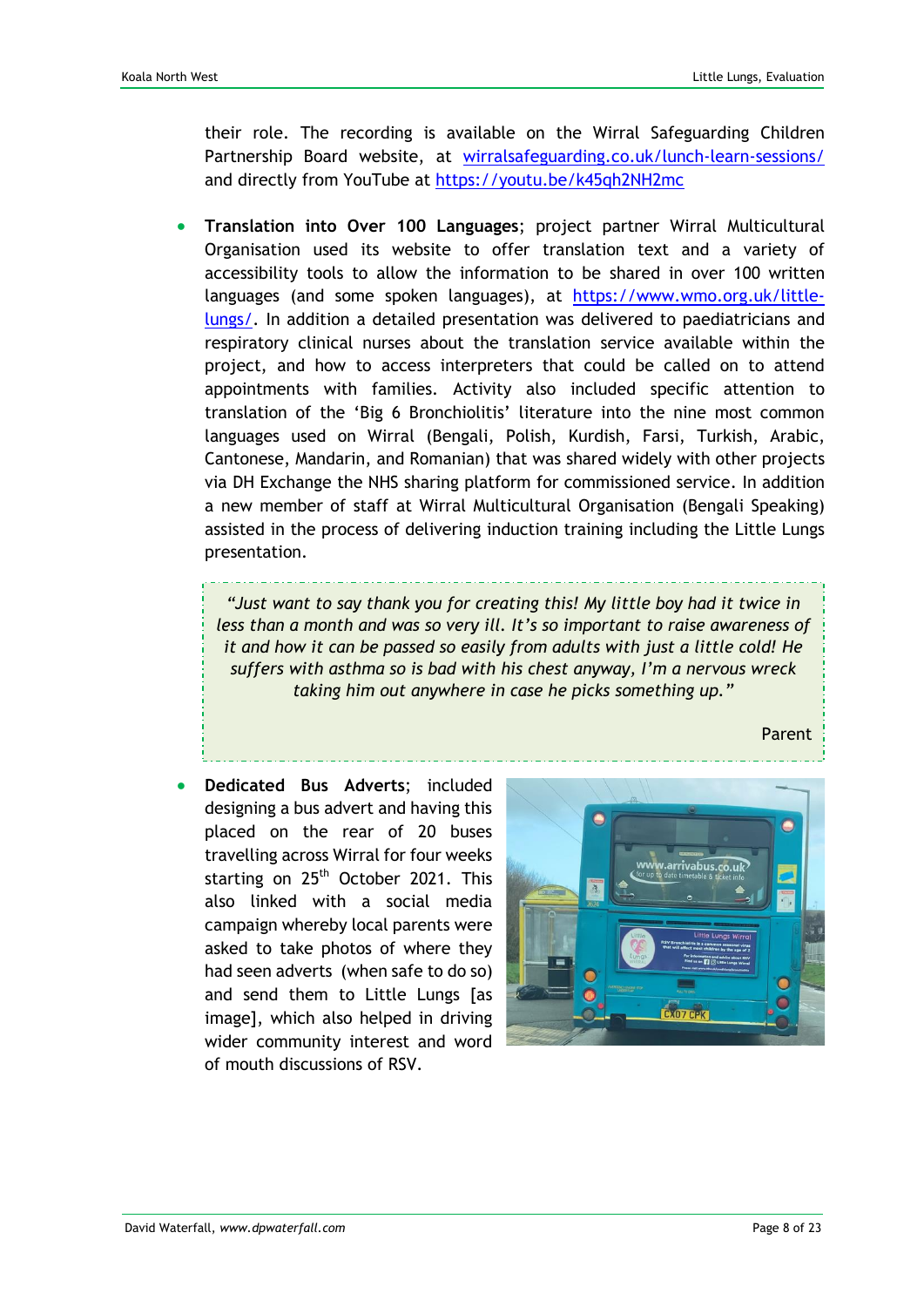• **Dedicated Social Media Engagement**; a series of posts were created by the graphic designers to share bite size pieces of information to families [as image]. To support this the project team proactively managed social media messages including creating, developing, and sharing content. Included links with well-regarded external sites, such as with Wirral Mums (at



[facebook.com/groups/818296418289668\)](https://www.facebook.com/groups/818296418289668/permalink/4796079413844662/). The team also responded to private messages received and any comments left on posts, as well as linked parents in with relevant support groups and outreach workers. Social media metrics included:

- − Followers, with a page reach of 11.3K
- − Instagram, 203 Followers, with a reach of 317
- − Twitter, 26 Followers
- − Webpage; 375 visits
- − Facebook, 422 followers, 386 likes, overall reach was 33.4K (highest months being Nov/Dec averaging 4K)

Posts also shared through wider social media included:

- − Koala NW, 3,806 Facebook Followers
- − Koala NW, 660 Instagram Followers
- − Koala NW,746 Twitter Followers
- Bee Wirral, 4K+ Followers and the dedicated Little Lungs page has over 1,700 Followers, as well as a dedicated TikTok video

*"What an absolute fab webpage my son has just had bronchitis and I honestly didn't know what it was. I have just come across your page and this would of been amazing after reading through I would of know exactly what to look for at what point thanks for sharing this information!!!! Xx."*

Parent

• **Developed Media Releases**; a number of editorials, articles and press releases were created for several print and online outlets, such as Wirral View, Birkenhead News, and Wirral InfoBank. In addition a radio advert for Capital Radio was developed that was aired 256 times across several weeks which, for example, data supplied indicates had a reach of 263,000 listeners between 8th November and 5<sup>th</sup> December 2021 alone.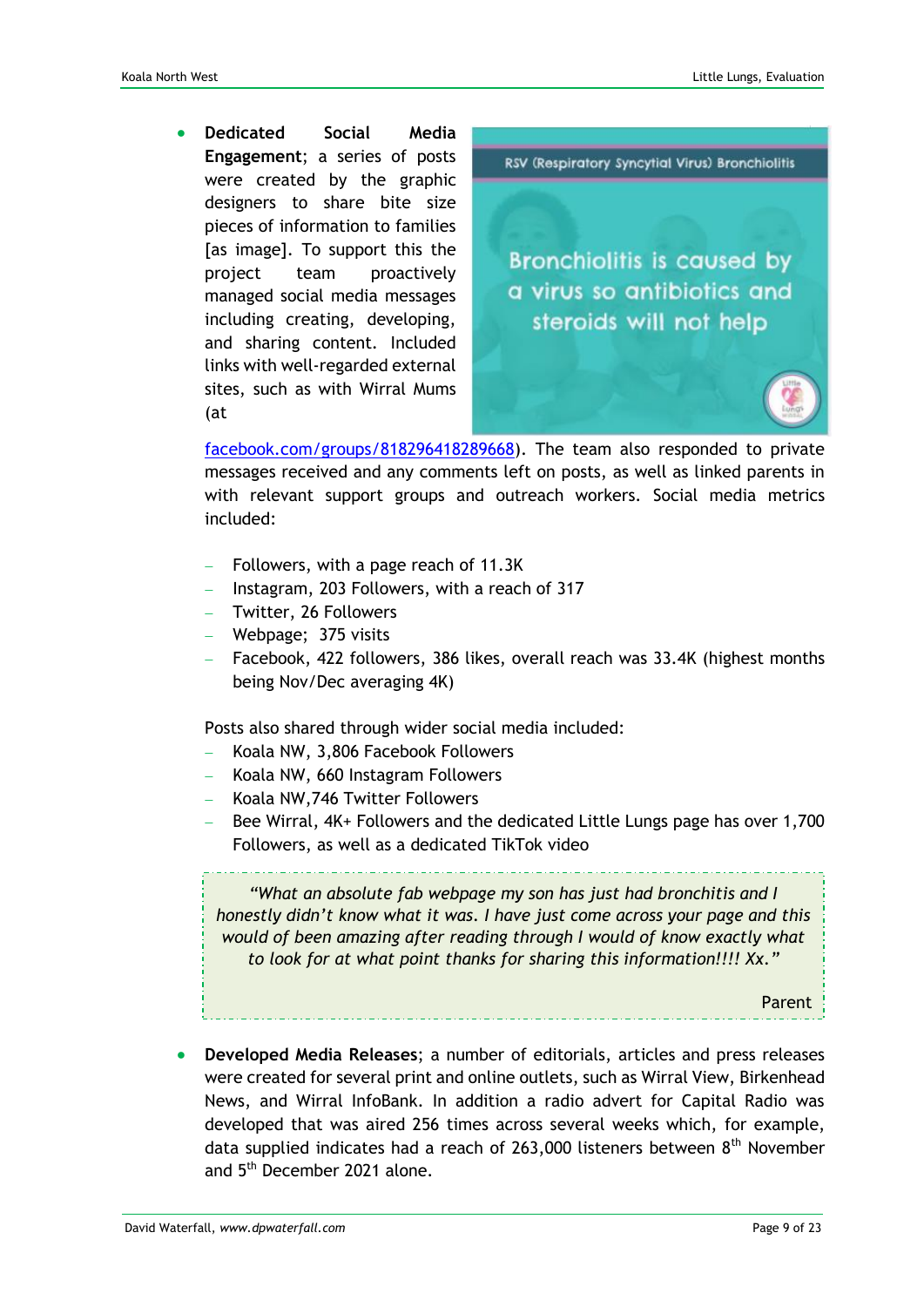#### **Client Story – Radio Campaign Result**

The radio campaign reached a parent who had recently had a very poorly little boy. The mum made contact via Facebook and then joined the Little Lungs Wirral support group for peer support as she was anxious about her child's health over the coming winter months:

*"Hi, I've just heard your advert in the radio now. Which couldn't have come at a better time. My son is almost 11 months old. He was hospitalised in May with Bronchiolitis, he was struggling with breathing, temp was 39 and he was limp. His stay resulted in an IV drip, constant checks, care at home for a day and antibiotics. We knew he had been unwell as he had had a cough for 3 weeks prior but the GP would constantly say this was viral. He also contracted it again in July, again he had been coughing for a while and this was diagnosed as viral. He underwent numerous blood tests as his sugars were low etc. Is there a drop in/ telephone service we could use regarding more support for this please as I am really worried about Winter and the impact this will have on him and his lungs."*

• **Dedicated Wirral Globe Campaign**; this digital campaign [as image, from [www.wirralglobe.co.uk/news/rsv](https://www.wirralglobe.co.uk/news/19651213.rsv-respiratory-syncytial-virus-bronchiolitis--need-know/)[need-know/](https://www.wirralglobe.co.uk/news/19651213.rsv-respiratory-syncytial-virus-bronchiolitis--need-know/) 1, received over 142,000 total impressions, generated almost 400 engagements with post, and received total time spent viewing the advert of over 100 hours.

The Comms Officer of the Wirral Globe commented, *"That's a massive amount of time there, and a really good results considering the average* 



*click through is around 0.04% your campaign ended on 0.27%."*

*"Hello, I was just looking for some advice really, my 2-year-old has been very poorly with a terrible chest and breathing since the beginning of September. Coughing so badly he throws up, temperature, rattle chest the lot. I've been to the Drs and spoken with a respiratory nurse twice, they just keep saying it's viral it's normal keep using his inhaler. But nothing is working and I don't know what else to do. I've just seen your article on Wirral Globe page and everything you have listed as symptoms he has had for 2 months now. I don't know where else to turn I feel like no one is listening to me x"*

Parent via the Facebook Group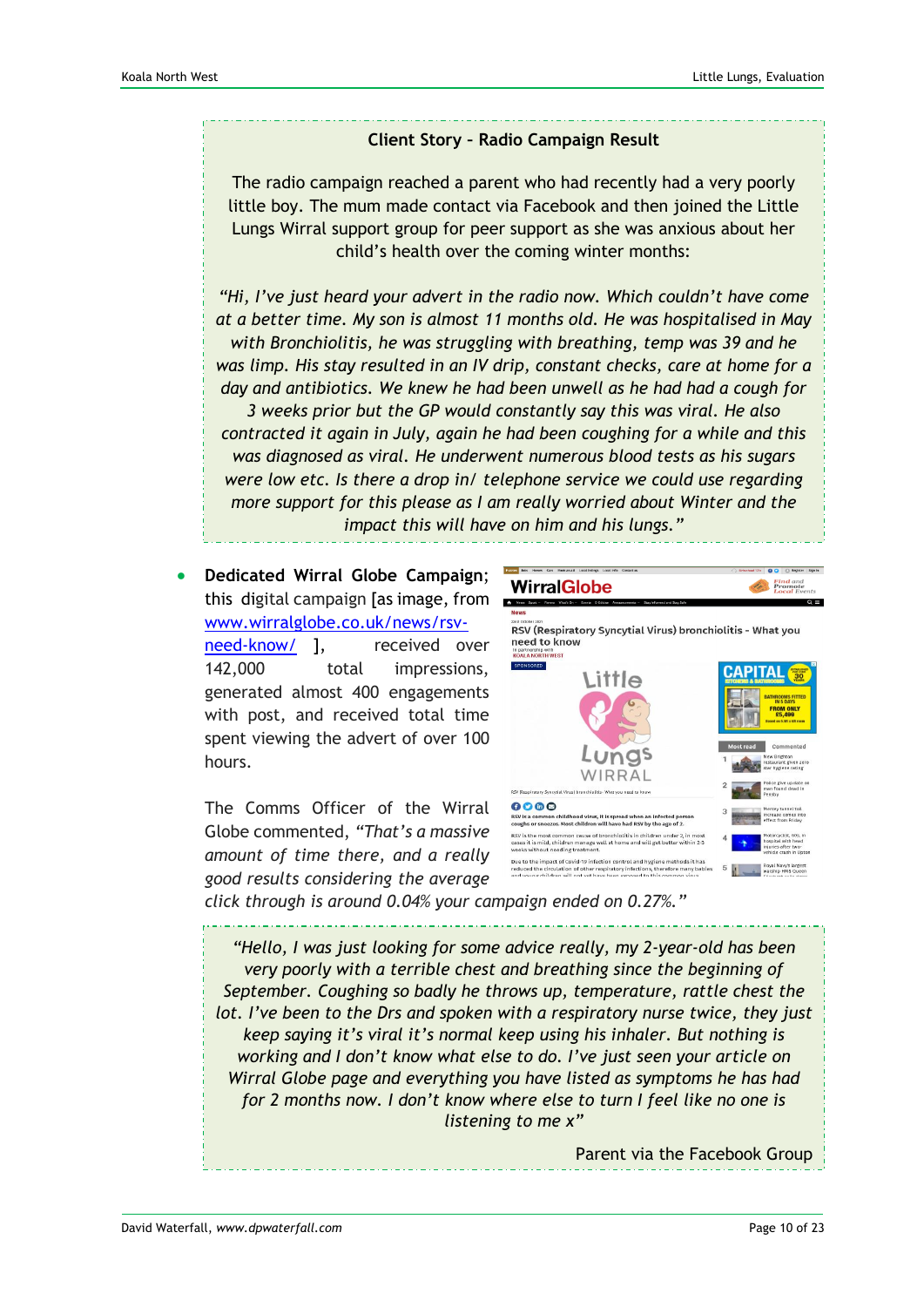- **Distributed Campaign Information**; information and materials were passed to a broad range of local intermediaries and community touch points, such as:
	- − **Partners**, all partner organisations displayed Little Lungs banners in their premises and shared information in all groups attended by parents with under 3s, for example Wirral Multicultural Organisation passed information to families at their Little World Nursery, and Wirral University Teaching Hospital passed messages to their Matron for neo-natal and children's acute services.
	- − **Local hospitals**, for example Arrowe Park Hospital was provided with 500 leaflets and four pull-up banners that were located in Children's A&E, Assessment Ward, Maternity, and Children's outpatients.
	- − **Children's Centres**, for example three pull-up banners were displayed in Bromborough, Birkenhead, and Seacombe, and 3,000 leaflets issued via their 'Welcome to the World' packs that were given out to all Wirral new parents.
	- − **Wirral libraries**, for example four pull-up banners were located in the children's sections of Wallasey, Bebington, West Kirby, and Birkenhead Central libraries.
	- − **Bounty**, who added Little Lungs to their app under 'my hospital' section that links with Arrowe Park Hospital. They also adapted the project leaflet to create an article on RSV for their app.
	- − **GPs and Pharmacies**, for example over 2,000 leaflets were distributed to 51 GP surgeries, alongside various pharmacies being provided with leaflets.
	- − **Nurseries and Preschools**, for example Somerville Nursery and Prenton Penguins Preschool were sent a key information PDF to be shared with parents.
	- − **NHS-led schemes**, for example information was shared with colleagues from a number of organisations as a result of the flu for 2–3-year-old campaign including to 59 individuals from NHS departments and local charities.
	- − **Council's Family Information Service**, which had project information included in their 'My Child Can' bulletin sent to all Wirral registered Early Years settings spanning private nurseries, childminders, and pre-schools.
	- − **Christmas parties**, throughout December 2021 information and leaflets were shared at festive events delivered by local third sector organisations, reaching 181 families with infants 0-3.
	- − **Little Lambs Paediatric First Aid**, this specialist company was provided with 100 leaflets to pass to parents on their courses.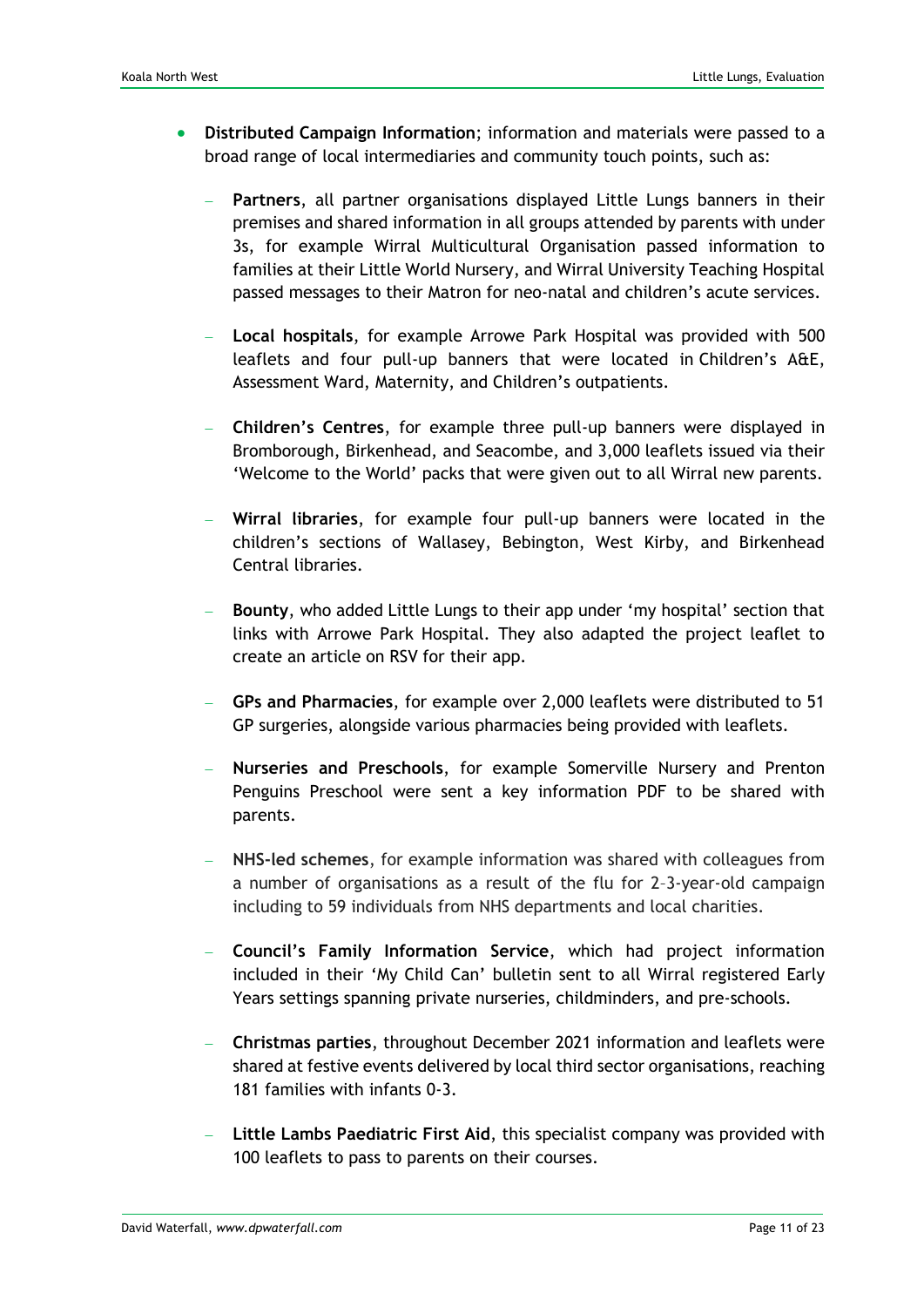− **Several wider networks** were also attended by the project team to share information, such as presentations at the Social Prescribers meeting, and Health & Wellbeing Fund meeting. Also presentations to Paediatricians at local hospitals, and sharing with Healthwatch [as image, at [healthwatchwirral.co.uk/](https://healthwatchwirral.co.uk/little-lungs-wirral/) [little-lungs-](https://healthwatchwirral.co.uk/little-lungs-wirral/)wirral]

| Search                                                                                                                                                                                                                             | 0151 230 8957<br>Search                                                                 | info@healthwatchwimal.co.uk |  |  |  |
|------------------------------------------------------------------------------------------------------------------------------------------------------------------------------------------------------------------------------------|-----------------------------------------------------------------------------------------|-----------------------------|--|--|--|
| healthwatch                                                                                                                                                                                                                        | <b>Spare 6 Toolkit</b>                                                                  |                             |  |  |  |
| Home About ~                                                                                                                                                                                                                       | Speak Out - Feedback Centre Volunteering v GAIT - Self Help and Inclusion Zone v News v | Contact Us ~                |  |  |  |
| <b>LITTLE LUNGS WIRRAL</b><br>Nov 2, 2021   News, Newsletter                                                                                                                                                                       |                                                                                         |                             |  |  |  |
|                                                                                                                                                                                                                                    |                                                                                         |                             |  |  |  |
| Providing support to respond to a potential surge in respiratory infections in children.                                                                                                                                           |                                                                                         |                             |  |  |  |
| WHAT'S IT ABOUT?                                                                                                                                                                                                                   |                                                                                         |                             |  |  |  |
| Bronchiolitis is caused by a virus known as respiratory syncytial virus (RSV), which is spread through tiny droplets of liquid from coughs or sneezes of someone who is<br>infected                                                |                                                                                         |                             |  |  |  |
| It is a normal, common childhood virus, which most children have had by two years of age. Most children manage well at home and will get better with time.                                                                         |                                                                                         |                             |  |  |  |
| Koala NW are working in partnership with Wirral Multicultural Organisation, Ferries Family Orqups, Bee Wirral and The Foundation Years Trust, Coming together to raise<br>awareness of RSV and supporting families affected by it. |                                                                                         |                             |  |  |  |
| Working in partnership with Arrowe Park Hospital and health professionals, to provide information and support to respond to a potential surge in respiratory infections in<br>children.                                            |                                                                                         |                             |  |  |  |
| What to expect?                                                                                                                                                                                                                    |                                                                                         |                             |  |  |  |
| Cough, snuffle, runny nose, a mild fever and chestiness that will get worse over the first 5 days and your baby may be left with a lingering cough afterwards.                                                                     |                                                                                         |                             |  |  |  |
| How can you help?                                                                                                                                                                                                                  |                                                                                         |                             |  |  |  |
|                                                                                                                                                                                                                                    |                                                                                         |                             |  |  |  |

A Healthwatch Wirral member of staff fed back that he had seen the bus advert, and as a parent of two little ones he had never heard of RSV. Healthwatch Wirral have helped to share project information via their social media.

#### **3.4 Direct Support**

This was the largest public-facing element of the project, and key areas of activity included:

- **Delivered the Helpline**; the Little Lungs Wirral Helpline went live on 25<sup>th</sup> October 2021 and ended on 31.03.2022. Unfortunately despite staff available on the phone acting as information advisers the helpline only received 6 calls. Doctors and clinicians at the Winter RSV Surge group reported that they were not surprised by this because the numbers or RSV cases in Wirral were so low.
- **Delivered the Support Group;** Regular Zoom meetings, and Whats App videos/messages for parents who asked for this. The Little Lungs Wirral Support Group held its first session on 26th October 2021 and concluded on 29.03.2022, and delivered 18 sessions in this time supporting 11 families. It had a dedicated contact number of 07549 673 617 that was free for most parents to contact from their existing mobile data plans. Numbers were lower than expected, but again not surprising because of the low number of RSV cases in Wirral during the course of the project.

*"Hello, Wirral mummy here!! RVs (Rhino enterovirus) is also going round at the moment similar to RSV. My little boy has tested positive for this and been in hospital for a week (second lung collapse in a month) will be going home with oxygen now, he's 3. I'd never heard of RSV before, thank you for all the educating you're providing for parents I have seen a few of your pop up information stands now! X."*

Parent feedback on Facebook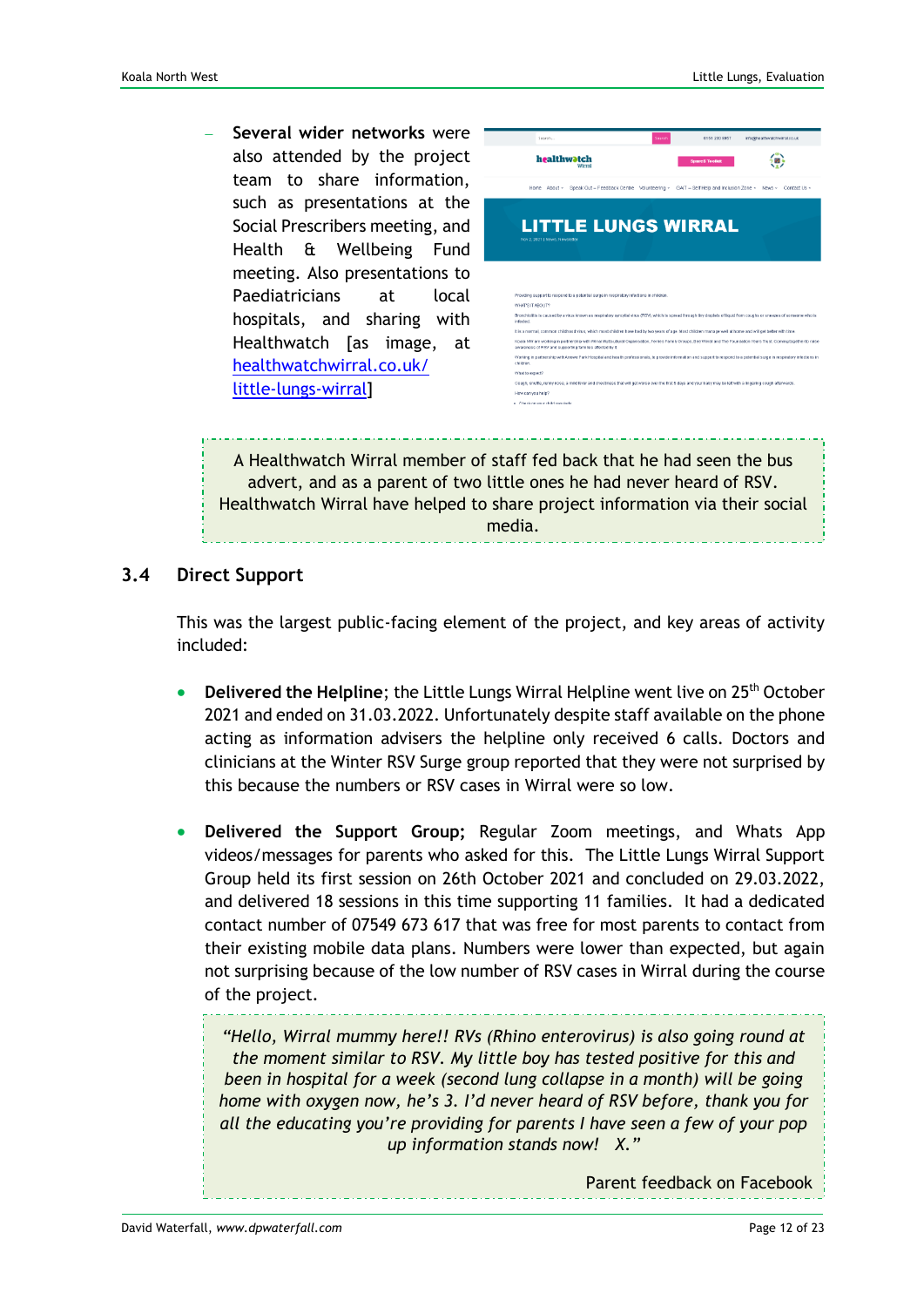- **Targeted Local Groups**; information and leaflets were shared with a wide variety of local groups, centres and community trusted venues with a focus on Wirral's five most statistically deprived wards, for example:
	- Birkenhead & Tranmere, including Birkenhead Park Visitor centre Café, Make it Happen community shop, Koala NW Hub (Complex needs group, Breastfeeding group, and Stay & Play), Short Break Group offering weekend respite for children with additional needs, Practice Nurse at St Catherine's Hospital, Wirral Multi-Cultural Centre, Clown Around Play Centre, and at Europa pools.
	- − **Bidston & North Birkenhead**, including **Community** Shop Beechwood, Little Centre Beechwood, Tots & Baby Group at Egan Road Church, Koala charity shop in Claughton, Bumble Bees stay & play, Tam O'Shanter Farm Café in Bidston, Day Lewis Pharmacy in Beechwood, Breastfeeding group at Brassey Gardens Children's Centre, St Pauls Primary School, Sensory Shack, Bee Wirral Young Mums Group, Equilibrium at the Livingstone Centre, and Gautby Road Centre.
	- − **Leasowe and Moreton East**, including Leasowe Community Centre (Social supermarket), Leasowe Leisure Centre, and Eastway Primary School.
	- − **Rock Ferry**, including Ferries Family Groups
	- − **Seacombe**, including Foundation Years Trust, Breastfeeding group, Guinea Gap swimming baths, and at the Egremont Community Centre.
	- − **All Other Wards**, including Tots Spot (0-4 yrs) at St Marys Centre Upton, Bubbles Play Centre in New Brighton, Activity For All Play Centre in Arrowe Park, Pre-school at St. Marys Church Upton, Babble & Bounce in Upton, Story Explorers at St Andrews Church Meols, Baby Ballet in Woodchurch, Prenton Penguins, and at Inspire Community Café.

*"After receiving information I went back to my Doctors and my son was then diagnosed with Bronchiolitis, with the leaflets/information I feel more confident about it. I will also be ringing the helpline number and also looking at attending some groups."* 

Parent (son age 18 months) after attending a local group

• **Delivered Outreach Work**; a variety of sessions and activities that were designed to engage and support families in any face-to-face or virtual setting they felt comfortable in, with examples including: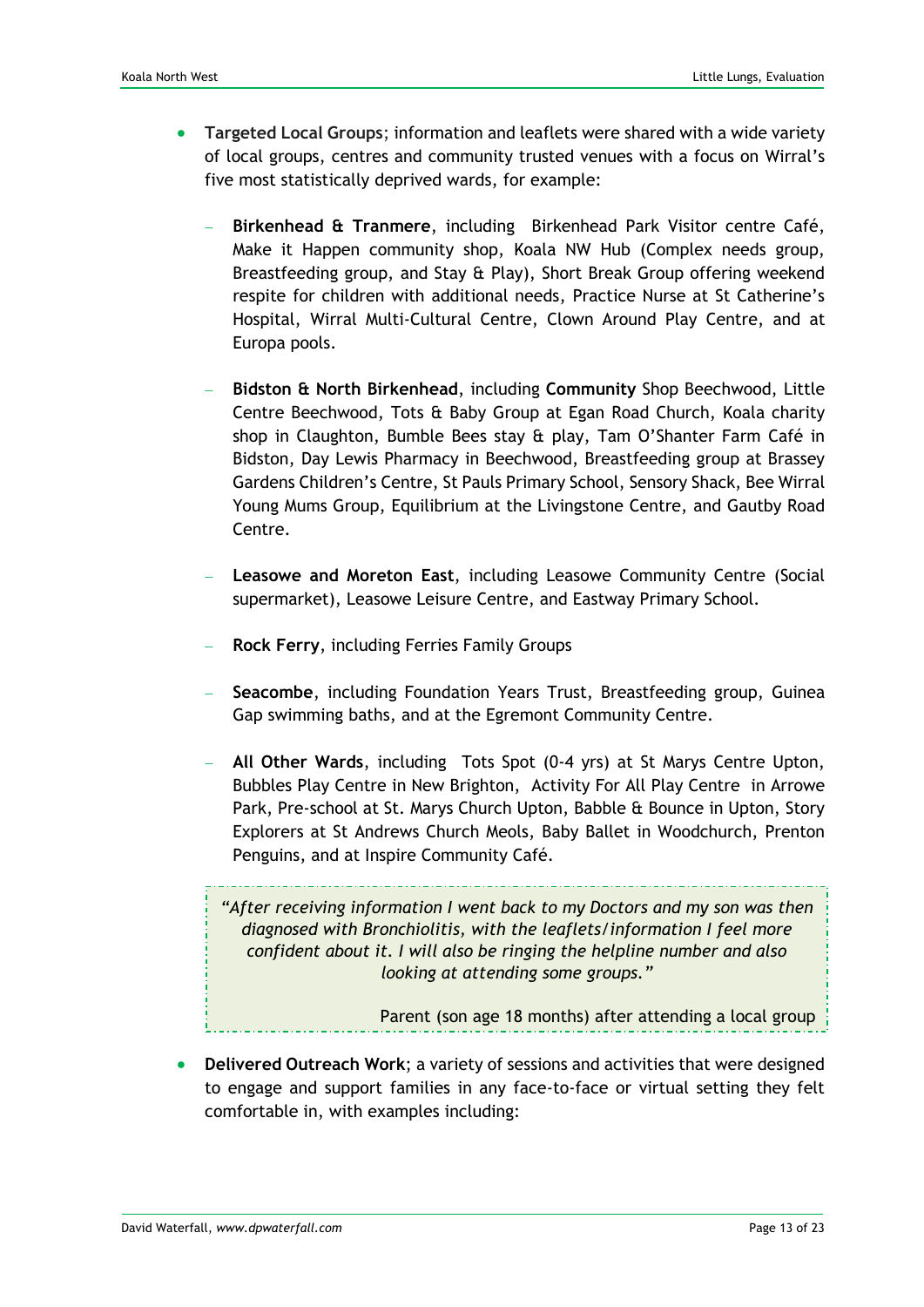- − **Whatsapp Video Support Calls**, for example 1:1s with parents expressing concerns or having specific questions, with the ability to signpost to wider support or provide information electronically.
- − **Engaging Mosques**, for example Wirral Multicultural Organisation led contact to two mosques linking with the project's Bengali speaking staff member who supported with interpretation.
- − **Supporting Travellers**, for example working with staff from the Irish Community Care Merseyside to reach traveller and gypsy families who do not traditionally engage in mainstream provision.
- − **Focus Groups**, for example bringing six families together with a presentation and full Q&A from a local Doctor and his team that provided information on RSV, and also helped build relations with local parents.

*"It was such a scary time and I wish I had seen your page before, my partner has just heard it on the radio and told me to have a look - now I know it's there that's going to be a big help as there is a lot of info on there that I definitely needed. He's on the mend not better, but a lot better than what he was so thanks again for sharing all this xxx."*

Parent, received information at outreach activity

- **Supported Wirral Multicultural Centre**; assisting delivery at this well-regarded community venue with strong links to BAME communities, with examples of specific activity including:
	- − **Flexible Access**, for example delivered pop-up workshops for parents/carers that enabled the handing out of advice sheets and speaking with local families that are known to have minimal engagement with other services.
	- − **Jargon Free Information**, for example liaised with the Respiratory Paediatric Nurse to develop easy-to-understand responses to frequently encountered questions from parents.
	- − **Engaging Widely**, for example co-designed group session at the Deen Centre (an Islamic organisation open to all people in central Birkenhead) to engage local families.
	- − **Audio Support**, for example developed audio versions of Little Lungs presentation for parents that do not have English as a main language or who struggle with literacy.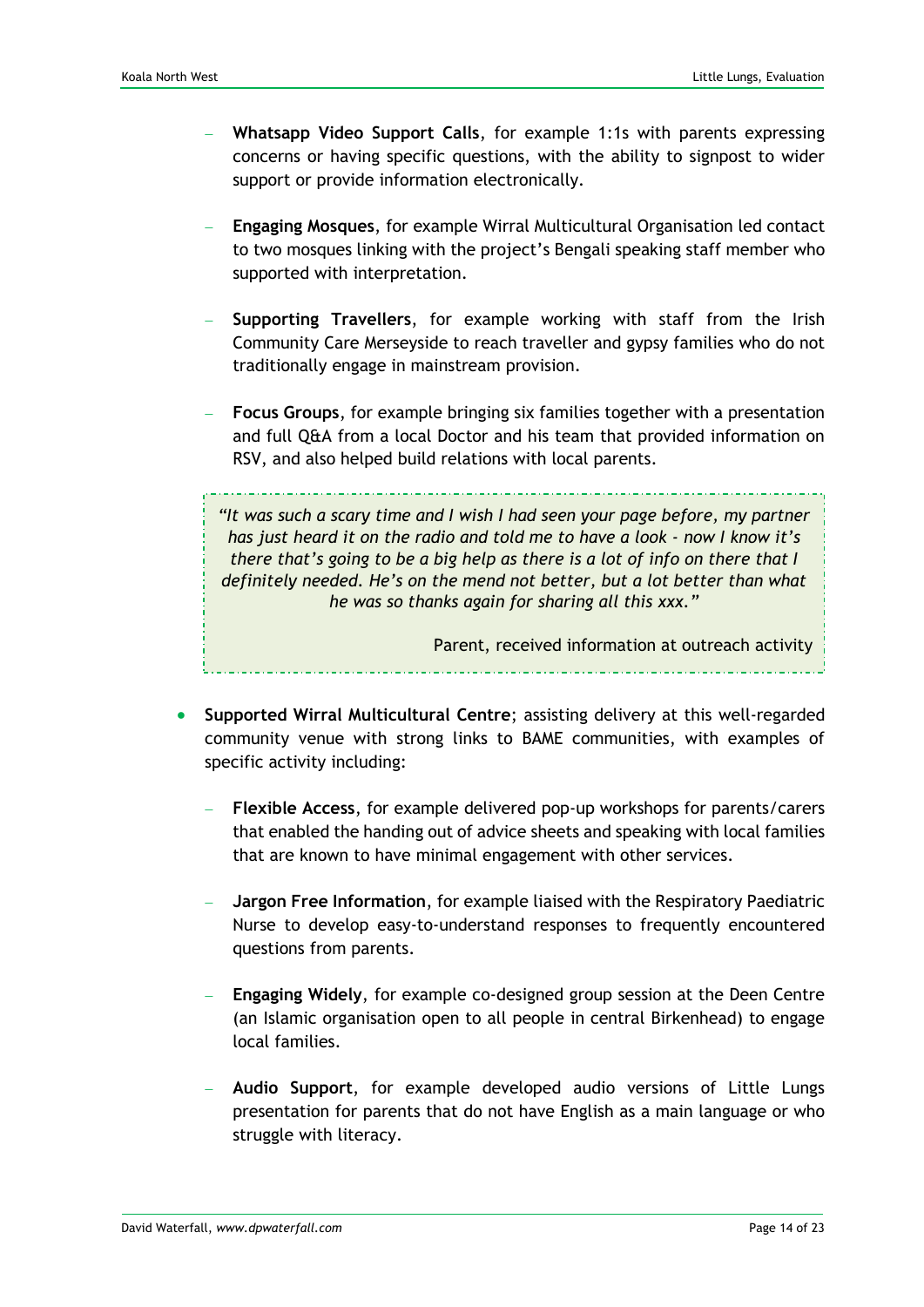# **Client Story – Signposting to Little Lungs** A mum was ending family support with Koala NW and was told about Little Lungs as she has two children, with the youngest being 10 months who was transferred to Alder Hey with breathing difficulties due to RSV. Mum contacted Little Lungs and attended an online parent support group.

She was very anxious and worried that every time her son started to sniffle it would affect his breathing so she was watching him all the time and would not go out in case he caught anything.

I contacted Mum to offer additional one to one support which she accepted. Mum was able to call or text me if she was feeling anxious and to talk things through. Mum tried to get a GP appointment as she was worried but the receptionist wouldn't make an appointment. I encouraged Mum to call the GP back and explain her situation which Mum did and she was given an appointment. Mum sent me a text to thank me for encouraging her to phone again.

I met up with Mum in person to get her out of the house. I gave her details to our respiratory nurse who contacted Mum to offer advice and reassurance. Mum still attends our online support group but is in a much better place now. She is happier, stronger and is getting out and about. She told me that she feels less anxious knowing that we are there to support her.

Little Lungs Team Member

#### **3.5 Impact**

The project created immense impact in what was a relatively short timeframe, considering the scale of activities delivered and the diverse needs of the families engaged. While a variety of outcomes and benefits have been identified in the previous section in terms of the awareness campaign and the direct support delivered, the overall impacts achieved by the project may be summarised below:

• **Raised Awareness of Respiratory Infections**; the project put RSV on the radar for families across Wirral, as well as acting as a timely reminder for healthcare professionals.

A GP from the Winter Surge group meeting said he had seen the bus campaign and it reminded him to speak with families he is seeing about RSV. He admitted that without Little Lung's awareness raising, this wasn't something that he would otherwise have discussed with parents.

Little Lungs Team Member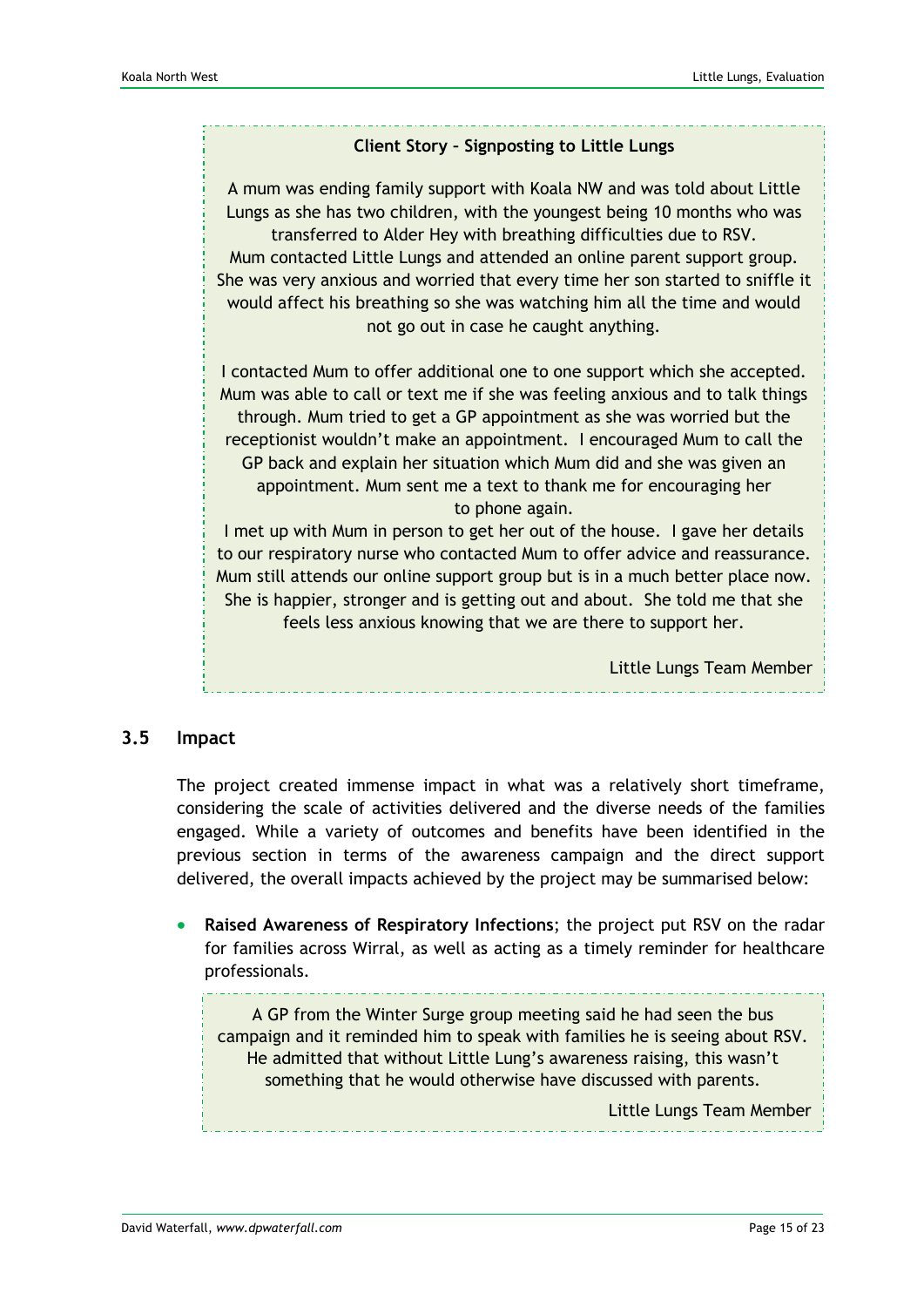• **Reassured Parents and Reduced Their Stress**; the project provided a wealth of information and advice to parents, helping them to recognise the symptoms and know what to do. This helped reduce uncertainty and anxiety for parents, and enabled them to better cope with what can be a troubling situation.

*"Little Lungs has really been helping me and us all as a family have benefitted from it. I have the reassurance each week talking to those who have experienced the same/similar thing with their own children, and I have been looking forward to talking with the zoom group and reviewing how our week has been. My husband has definitely been more relaxed going to work knowing that the support is available and this has helped us be more relaxed rather than constantly stressed and this has really made things easier for us day-to-day as a family."*

Parent from the Support Group

• **Strengthened Voluntary Sector Infrastructure**; the project brought several partners together and established operational connections with a multitude of other third sector providers and community venues. This increased the capacity and capability of the sector to support families, and will also be an enduring legacy of the project for years to come. To highlight the upskilling of children's workforce on Wirral so RSV awareness raising will continue especially in areas where there are significant health inequalities. Families already accessing trusted organisations within these areas so message is easily shared.

*"Thankful I managed to come today. We definitely want to arrange for an information session for our parents and a pull up banner for the centre. It's vital we raise as much awareness as possible and we, as a charity, are on board in helping to do that."*

Voluntary Sector Workshop Attendee

• **Linked Professionals and Created Support Pathways**; the project worked closely with clinical partners that created both new networks and information sharing links, and also ensured a clear pathway was in place for families to navigate and access the appropriate support services.

*"The campaign and information has been great. Our health visiting teams are sharing and providing the links for further information. It has been a great campaign for the conversation starter for this."*

Service lead 0-19 Health and Wellbeing Service, NHS

• **Created Unexpected Opportunities For Clinical Trials**; a significant, but wholly unintended, impact of the project was that it informed and shaped the Liverpool School Of Tropical Medicine's (LSTM) clinical trials for the immune boost treatment to protect children from RSV. The lead clinician, Dr Nuttall, heard of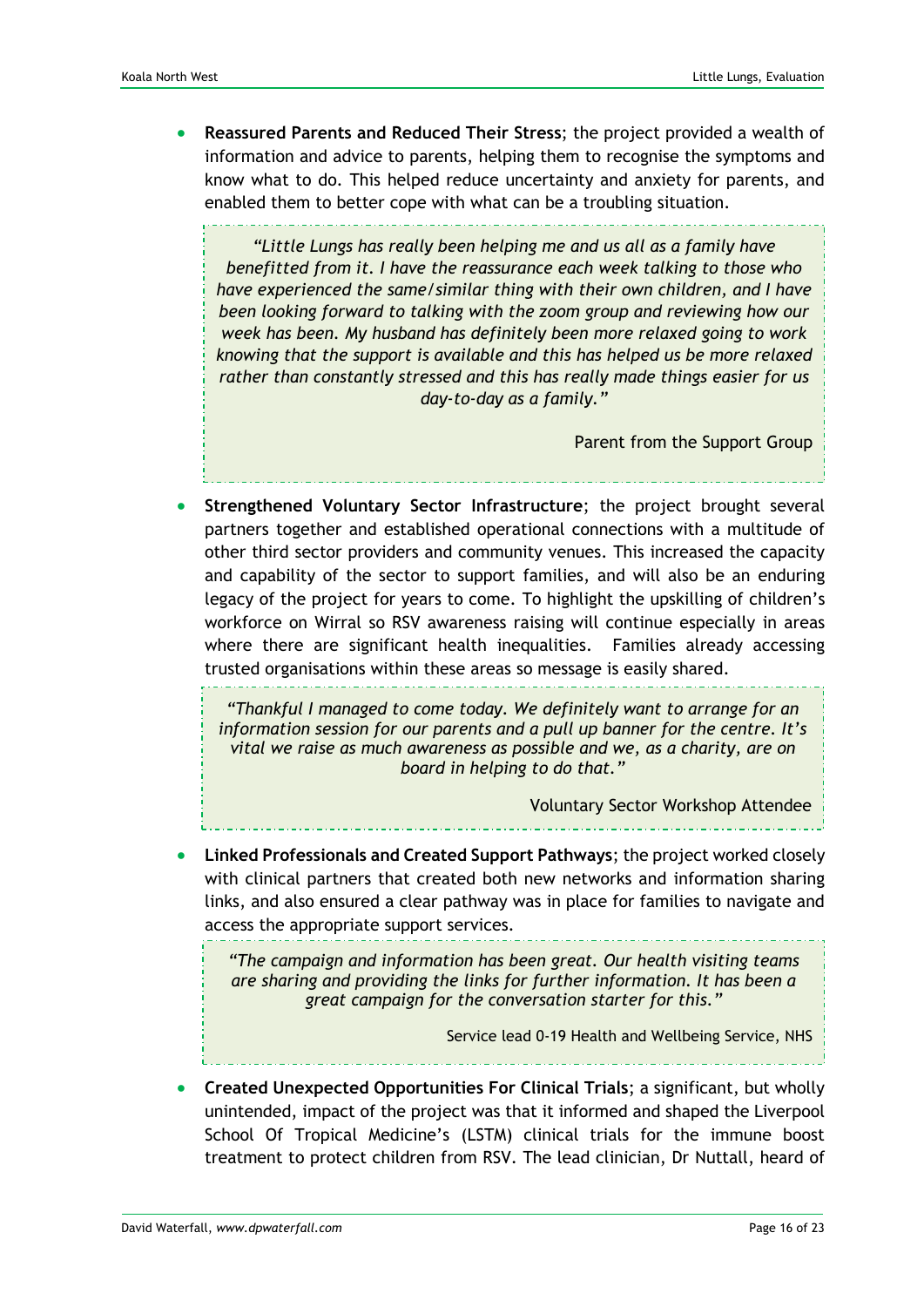Little Lungs on social media and made links with the project team to help develop links with local community groups and their families, to provide a robust evidence base for their research – with the project supporting the LSTM team to work with groups of parents to establish impact of RSV, quality of life, socioeconomic issues, and learn how families can be better supported.

#### **Exemplar – Supporting Liverpool School of Tropical Medicine**

*"Our Patient and Public Involvement (PPI) groups were set up across a range of sites around Birkenhead, on the Wirral peninsula. Sites included two daycare centres, a day-care/community support centre, and a multicultural community centre. Participants were all parents, some with children under the age of 2 years, and participation was open to staff members at the sites who had an interest in the study. During our PPI groups we asked parents about their familiarity with RSV and bronchiolitis. Parents were generally aware of the impact coughs and colds, or other general respiratory infections, can have on children and families. However, they raised concerns that the terms RSV and bronchiolitis would not be familiar to the majority of parents. Parents who had previously had exposure to the Little Lungs project reported that as a result of this exposure they were more familiar with both RSV and bronchiolitis and felt more confident about being able to identify health problems or red-flag symptoms in their children. They reported that prior to being exposed to Little Lungs they would not have heard about RSV/bronchiolitis. They generally felt that parents who had not attended groups where Little Lungs had had a presence would not have known about RSV/bronchiolitis. In general, when parents discussed the Little Lungs project they did so in an overall positive light. They felt Little Lungs had made a positive impact on the groups involved, and parents had increased confidence/awareness on bronchiolitis. They highlighted the general lack of information on this topic that was readily available to busy parents, and said Little Lungs had been their only real exposure to RSV/bronchiolitis, despite how common it is in young children. Parents found the name 'Little Lungs' to be reassuring and welcoming, without being patronising. They felt it related well to the topic of RSV and lung health in infants, and clearly stated the intentions behind the group."*

Lead Clinician, Liverpool School of Tropical Medicine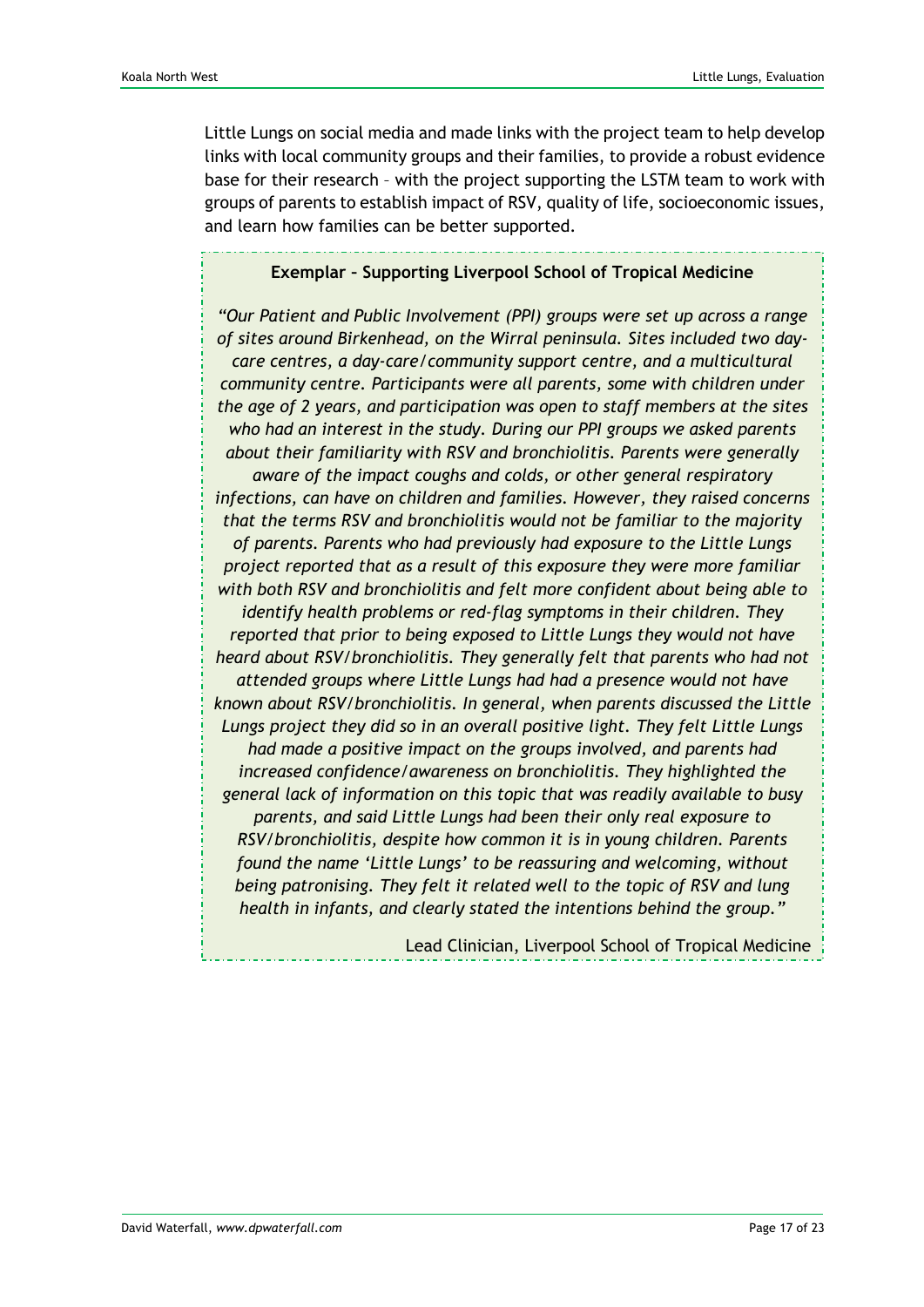### **4 Fund Alignment**

#### **4.1 The VCSE Health and Wellbeing Fund 2021/22**

The theme of the HW Fund 2021/22 was providing advice and support for children, families and children's respiratory and acute services during autumn/winter 2021, and to raise awareness of management of paediatric respiratory infections within communities that experience the greatest health inequalities. This was a priority given the predicted increase in paediatric respiratory viral infections, such as respiratory syncytial virus (RSV), parainfluenza and human metapneumovirus, given that there were fewer cases of these common infections than usual while society has been living under lockdown restrictions.

The Fund aimed to support the VCSE sector to:

- 1. Provide extra support for families and children's respiratory services and acute services affected by respiratory infections.
- 2. Raise awareness of respiratory infections.
- 3. Support people with children suffering from respiratory infections, especially where they may not have access to other support.

Little Lungs aligned with the Fund's aims in a number of ways, and without duplicating evidence earlier in this report, key aspects are outlined below.

#### **4.2 Provide Extra Support To Services and Acute Services**

The project worked in true partnership with statutory services, for example through the Wirral RSV Winter Surge Group whose members include Wirral University Trust Hospital, Primary Care, Wirral Community NHS Trust, Cheshire Wirral Partnership, Wirral Public Health and Wirral CCG. The team also liaised closely throughout delivery with wider services, for example GP practices, pharmacies, and the hospitals.

The project focused on prevention activities, for example helping to avoid late admissions to hospital of children experiencing acute symptoms. By working with the range of statutory agencies, the project was able to understand clinical need and concerns of practitioners, and as such contributed meaningfully to the existing clinical pathways for respiratory services in both the community and acute settings.

#### **4.3 Raise Awareness Of Respiratory Infections**

The project delivered a dual focus; firstly an awareness campaign, and secondly direct support. The combination of these raised family and practitioner awareness of how to manage paediatric respiratory infections, and especially so within communities that experience the greatest health inequalities.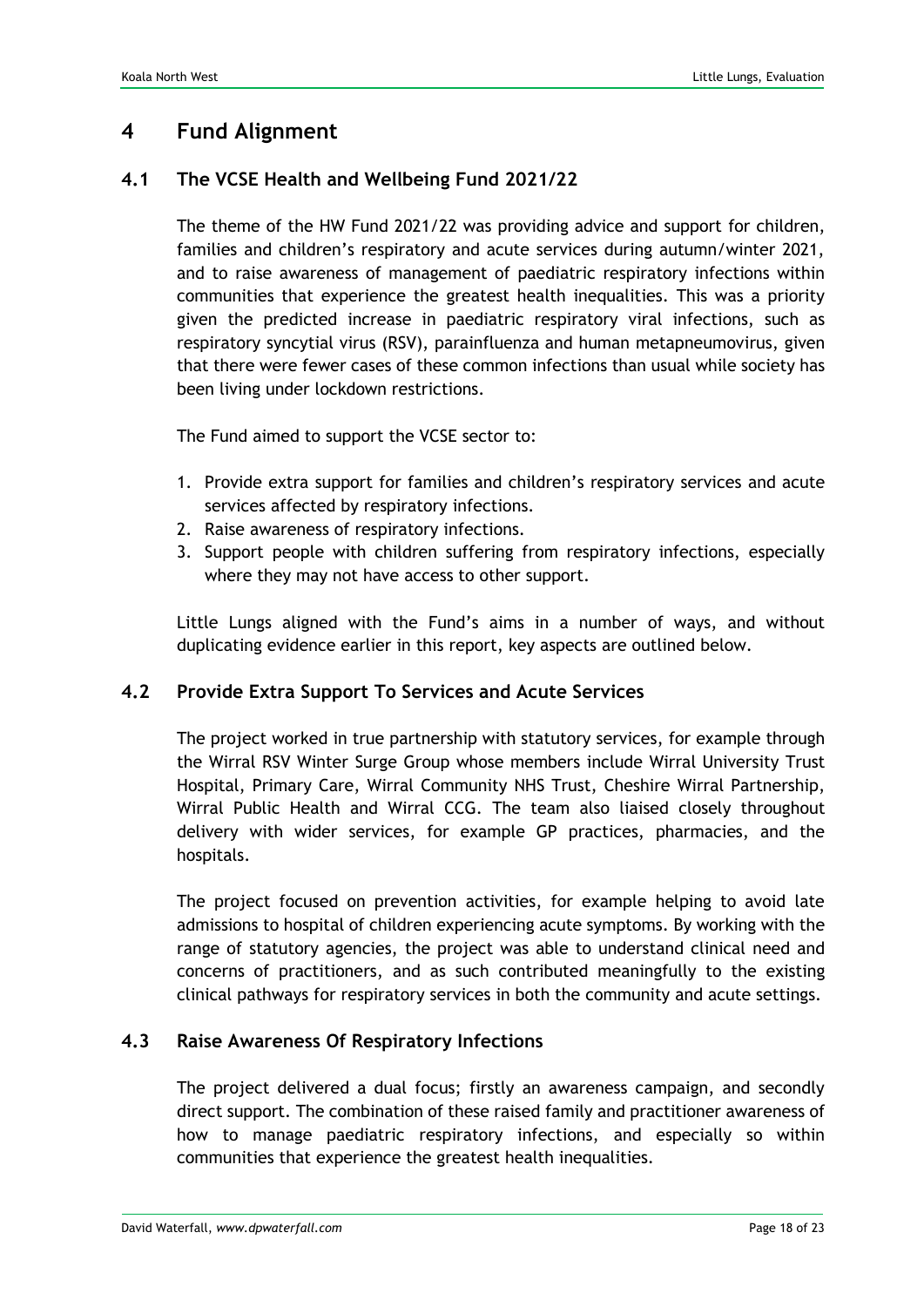Furthermore, as all partner organisations were based in the borough's deprived wards this ensured that information and support was well promoted and accessible by those most in need. For example, project partner Wirral Multicultural Organisation introduced a track record of engaging the borough's BAME community, and supported translation and interpretation to further raise awareness via the most common languages spoken in Wirral.

#### **4.4 Support People With Children Suffering From Respiratory Infections**

The project's portfolio of direct support to families was broad and through a process of co-design was able to offer a needs-led support service that was accessible and trusted. This again was enhanced due to the track-record and confidence that all project partners held with families across Wirral.

The project offered a menu of face-to-face and virtual support, for example support groups, targeted activity at established local groups, flexible outreach work, as well as the helpline. This enabled rapid assistance to be provided to families, all supported by a strong social media presence, which could provide advice, reassurance, and signpost to relevant services as required. The inclusion of a specialist Respiratory Paediatric Nurse further enhanced the ability to support families with children suffering from respiratory infections.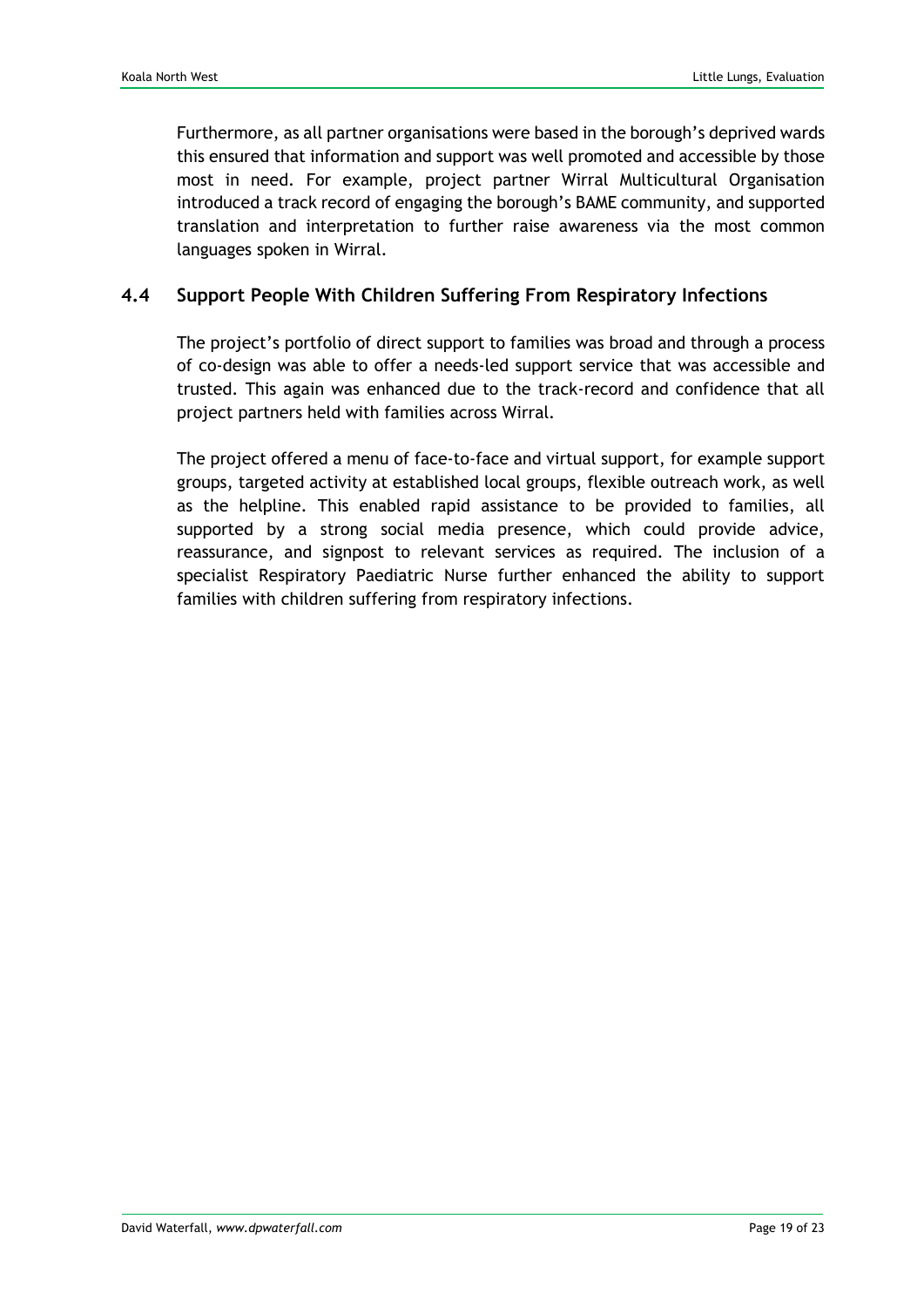# **5 Budget**

| <b>Project Budget</b>                  |                 |          |                 |  |  |
|----------------------------------------|-----------------|----------|-----------------|--|--|
| <b>Item</b>                            | <b>Expected</b> | Actual   | <b>Variance</b> |  |  |
| Staffing and partner overheads         | £59,708         | £59,708  | £0              |  |  |
| Direct delivery costs                  | £39,785         | £39,785  | £0              |  |  |
| Volunteer/ user participation<br>costs | £2,670          | £2,670   | £0              |  |  |
| Administration                         | £22,343         | £22,343  | £0              |  |  |
| <b>Total</b>                           | £124,506        | £124,506 | £0              |  |  |

The project had a budget of £124,506, as follows:

It may be seen that the budget was spent as intended, with no areas of variance.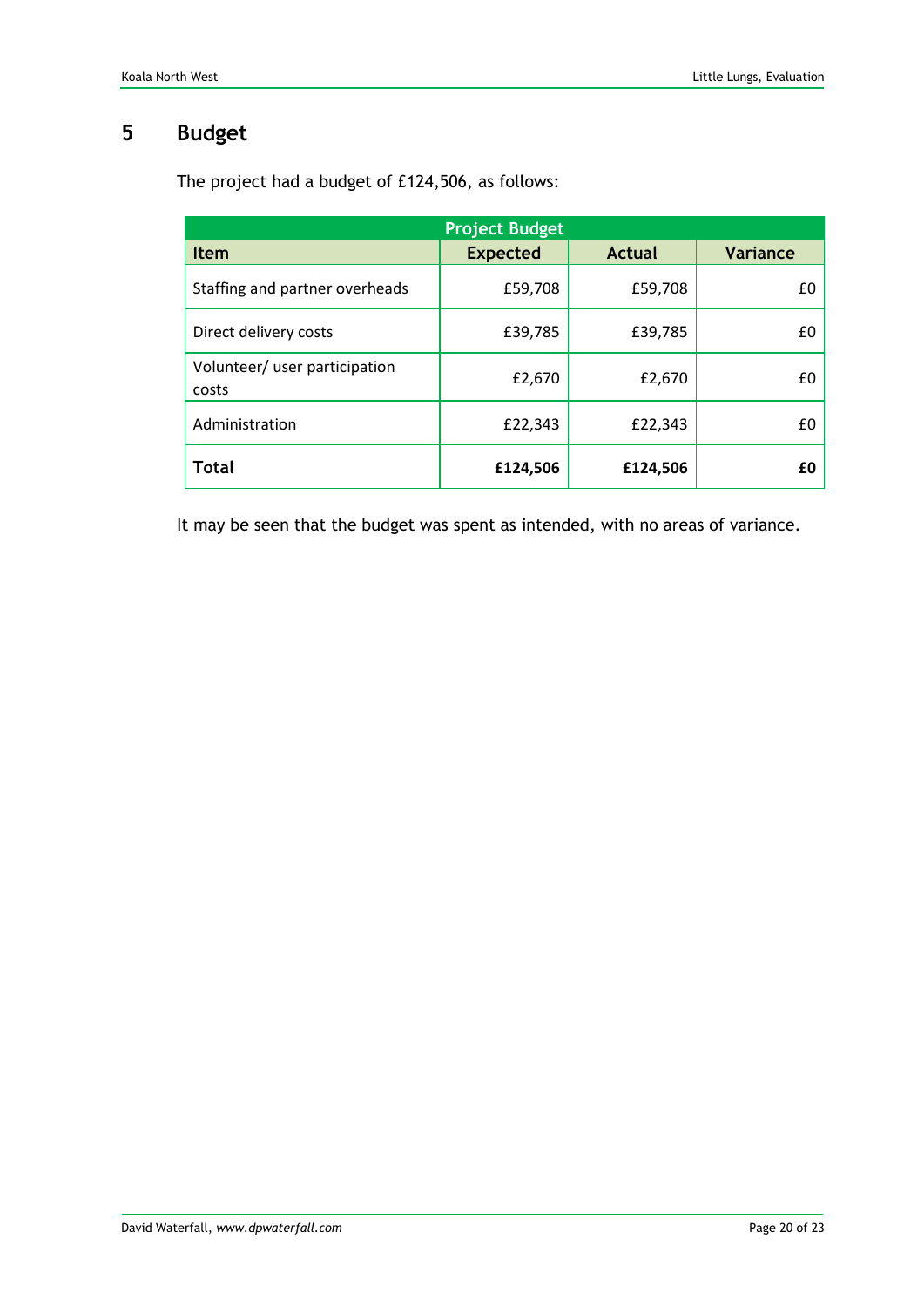## **6 Lessons Learned**

#### **6.1 Key Learning**

Delivery allowed the partnership to gain a wealth of insight that will help shape and inform the delivery of future interventions, as well as that can be shared with local organisations. Learning included:

- **Time Required For Campaign Launch**; given the nature of the funding, the timescales for developing the project and getting it off the ground were very tight. This was compounded by the additional need to deliver the project through a partnership model of several voluntary sector providers, seeking to build relations with a variety of statutory sector agencies, and while understanding and subsequently responding to the needs of local families. The additional need to establish a borough-wide helpline would also have benefited from a longer leadin time.
- **Project Reach and Covid**; many of the families from BAME communities were still reluctant to go out and mix in a social setting due to covid. The project partner Wirral Multicultural Organisation reported that this cultural approach had a negative impact on the areas of the project that would ideally have been delivered in group sessions, but instead had to be provided on a 1:1 basis or through virtual methods. In a wider sense, other areas of the project that it had been hoped would be face-to-face, such as attendance at groups, has been limited, and in general the number of families accessing face-to-face provision has been lower than hoped for.
- **Low Rate of RSV on Wirral**; there were significantly lower levels of hospital admissions than were forecasted, and Wirral as a borough did not experience the surge that was predicted. This arguably reduced the scope of wider word of mouth communications that occurred as parents were less likely than expected to have friends or family directly experiencing RSV.
- **Efficacy of a Borough Level Helpline**; many families reported that they were aware (and in many cases had used) national and established helplines that were provided by large, national charities with a focus on RSV, for example Asthma and Lung UK [blf.org.uk/support-for-you/RSVhelpline](https://www.blf.org.uk/support-for-you/helpline), Barnardo's RSV Helpline [barnardos.org.uk/nhs-rsv-helpline,](https://www.barnardos.org.uk/what-we-do/services/nhs-rsv-helpline) Bliss [bliss.org.uk/respiratory-cyncytial-virus](https://www.bliss.org.uk/parents/about-your-baby/medical-conditions/respiratory-conditions/respiratory-cyncytial-virus-rsv)[rsv,](https://www.bliss.org.uk/parents/about-your-baby/medical-conditions/respiratory-conditions/respiratory-cyncytial-virus-rsv) or Contact's Support Line contact.org.uk/respiratory-syncytial-virus-rsv. As such the presence of a new and relatively unknown localised helpline may have been seen as duplicative.
- **Parents Communication Preferences**; feedback from families identified that what the majority wanted was information about RSV to be provided to them as part of their existing support offer and the activities they choose to engage with,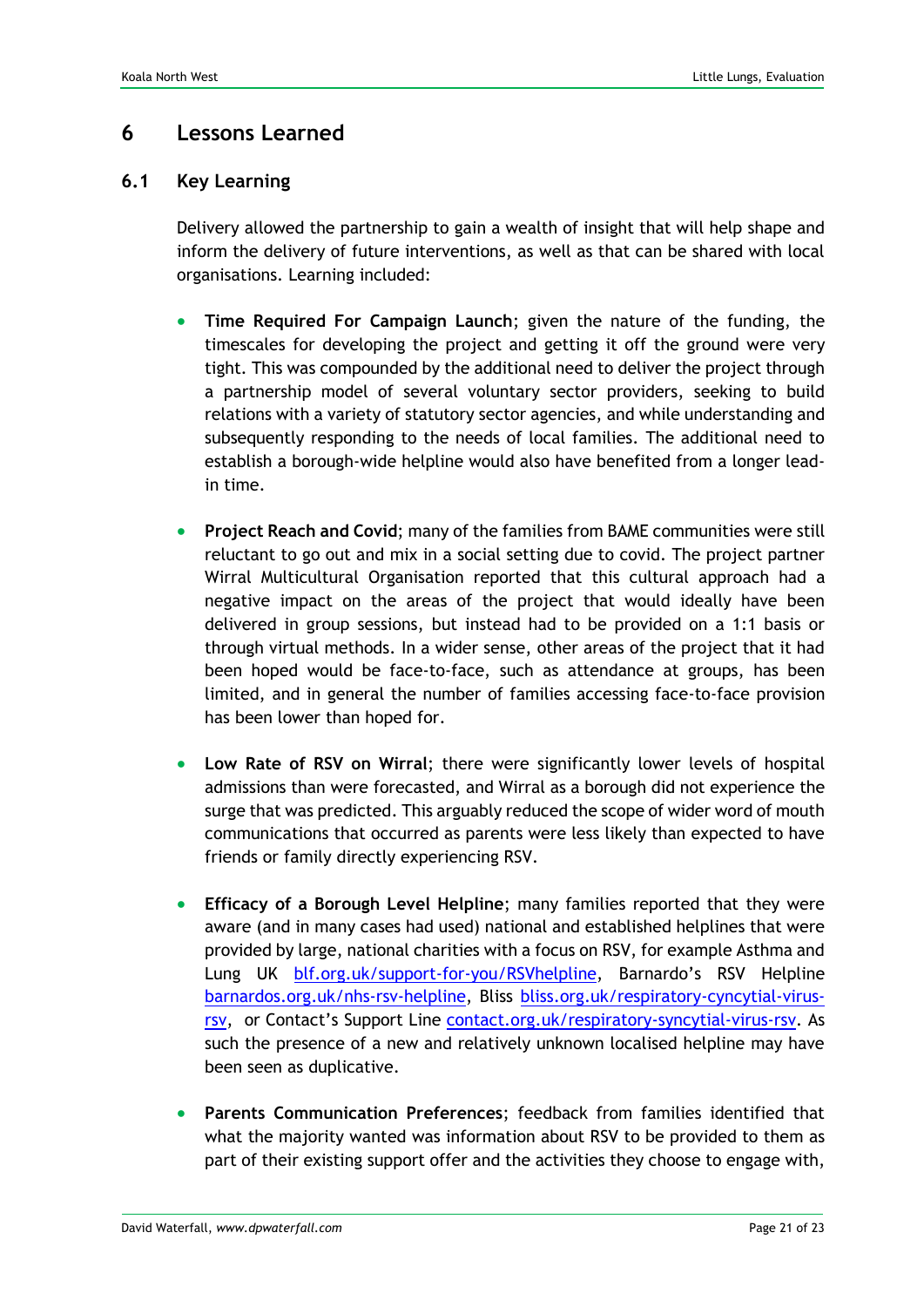for example Stay and Play, rather than having to access a separate resource or activity.

- **Ability to Engage Families**; the project was able to successfully engage those families that do not routinely attend mainstream appointments such as with Health Visitors. As the partners were trusted local organisations, they were able to visit and include such families directly to pass on RSV messages, and were also able to upskill and inform mainstream professionals who could then cascade that information out to those families that did engage with them.
- **Qualitative Versus Quantitative Focus**; the project focused near exclusively on gathering qualitative evidence during delivery. As such while there is little ability to define the demographics of the families engaged or the numerical scale of activity, the project has been able to gather a strong evidence base of empirical insight and feedback directly from the families supported. It may be possible, or desirable, to increase the aspiration to gather quantitative data in future projects.

#### **6.2 Legacy**

Several aspects of project delivery have created impact and benefits that will endure, such as:

- **Embedded Awareness of RSV**; the project has put the acronym "RSV" in the consciousness of local families, as well as knowledge of respiratory infections in general. Equally the project has acted as a reminder and a source of new information for healthcare colleagues. Both of these aspects will endure beyond the project lifetime.
- **Strengthened Voluntary Sector Infrastructure**; the project brought several partners together and the operational connections that were created will continue after the project. Within this the insight and learning gained will also enable all partners to better engage with families on similar issues in the future.
- **Lasting Resources**; while all materials from the project can be considered a legacy in terms of the knowledge and insight within them, such as ongoing use of pull-up display boards, several in particular will act as specific resources for the future:
	- − The 'Lunch and Learn' session on RSV delivered by the Respiratory Paediatric Nurse will be available on YouTube at<https://youtu.be/k45qh2NH2mc> in perpetuity.
	- The audio voice overs to the RSV presentations for parents will be a valued resource as the inherent information about the condition, what parents can do, and what to look out for, is unlikely to change significantly.